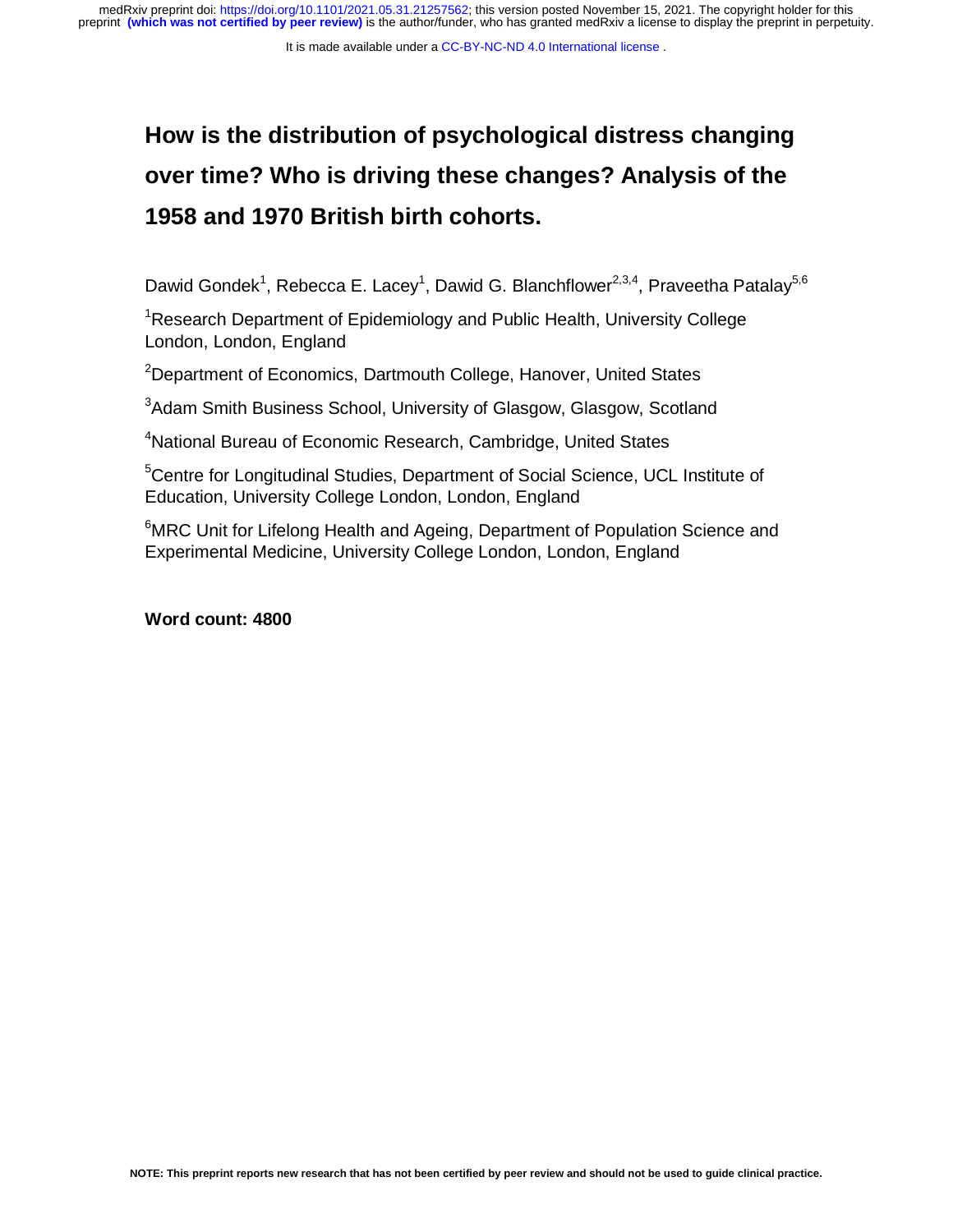It is made available under a [CC-BY-NC-ND 4.0 International license](http://creativecommons.org/licenses/by-nc-nd/4.0/) .

## **Abstract**

## Aims

 $\frac{1}{2}$ The main objective of this study was to investigate distributional shifts underlying observed age and cohort differences in mean levels of psychological distress in the 1958 and 1970 British birth cohorts.

## **Methods**

This study used data from the 1958 National Child Development Study and 1970 British birth cohort (n=24,707). Psychological distress was measured by the Malaise Inventory at ages 23, 33, 42 and 50 in the 1958 cohort and 26, 34, 42 and 46-48 in the 1970 cohort.

## **Results**

The shifts in the distribution across age appear to be mainly due to changing proportion of those with moderate symptoms, except for midlife (age 42-50) when we observed polarisation in distress – increased proportions of people with no or multiple symptoms. The elevated levels of distress in the 1970 cohort, compared with the 1958 cohort, appeared to be due to an increase in the proportion of individuals with both moderate and high symptoms. For instance, at age 33/34 34.2% experienced no symptoms in 1970 compared with 54.0% in the 1958 cohort, whereas 42.3% endorsed at least two symptoms in the 1970 cohort vs 24.7% in 1958.

## **Conclusions**

Our study demonstrates the importance of studying not only mean levels of distress over time, but also the underlying shifts in its distribution. Due to the large dispersion of distress scores at any given measurement occasion, understanding the underlying distribution provides a more complete picture of population trends.

Keywords: psychological distress; distribution; British birth cohorts; age effects; cohort effects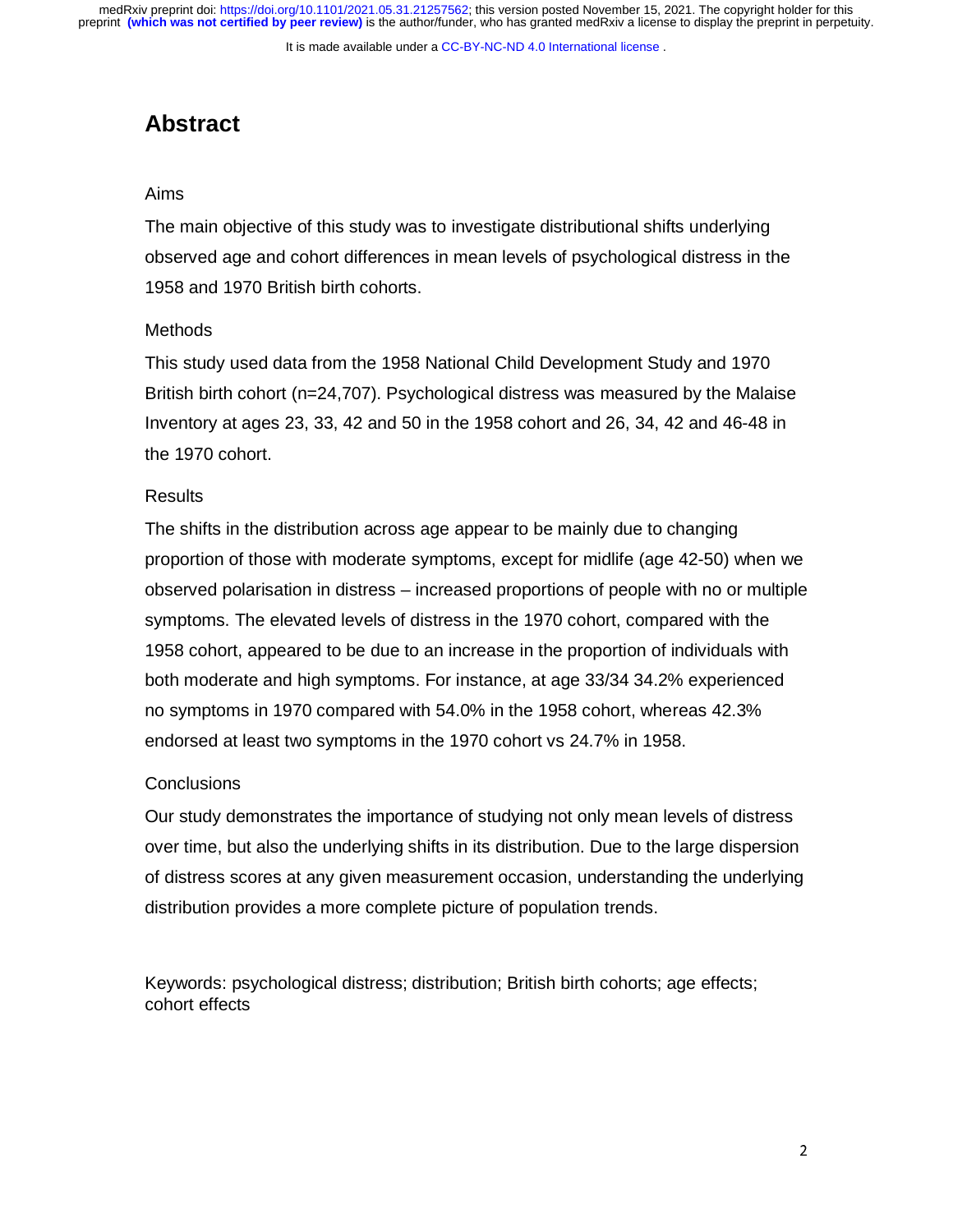It is made available under a [CC-BY-NC-ND 4.0 International license](http://creativecommons.org/licenses/by-nc-nd/4.0/) .

## **Introduction**

Psychological distress captures a continuous distribution of symptoms of depression and anxiety [1]. Examining changes in mental health across age groups and between generations is an important endeavour in research on population health, as it helps to identify vulnerable life stages for mental ill-health and elucidate whether these are changing between generations. Albeit the large heterogeneity of distress across the distribution at the population level [2, 3], most research investigating lifecourse development (age effects) and cross-cohort trends (cohort effects) have focused on mean levels of distress [4-9].

Previous research focussing on trajectories of mean distress suggests that average levels of distress may be somewhat elevated in mid-20s and midlife (age 45-55) [4, 7, 9, 10], and that those born more recently are more likely to experience higher levels of distress throughout adulthood [4, 8, 9]. It is unclear, however, whether the distribution of distress changed across age groups and birth cohorts, and if these changes were driven by specific symptoms. Looking only at the population mean may mask differences in trends within the distribution, and this equally applies to age and cohort effects. For instance, when the proportion of those with high and low distress increases with age or across cohorts, considering means only would suggest a stable trend over time, hiding the more warranted conclusion of increased polarisation in the distribution. On the other hand, an increase in mean distress may be driven by individuals across the entire distribution (i.e., the whole distribution shifts right), or only by those with high levels of symptoms (i.e., change in the shape of the distribution). Identifying subpopulations that drive these changes would help to priorities the allocation of resources to these groups. To our knowledge, only one previous study considered distributional shifts and focused on late adolescence, finding polarisation between those at extreme ends of the spectrum of distress among those aged 16-24 years old in the British Household Panel Survey [11].

Moreover, it is unclear whether higher psychological distress in the 1970 British birth cohort, compared with 1958, is mainly due to poorer mental health in any specific socio-demographic groups. We focused on gender and socioeconomic characteristics, due to being of great policy interest as important determinants of

3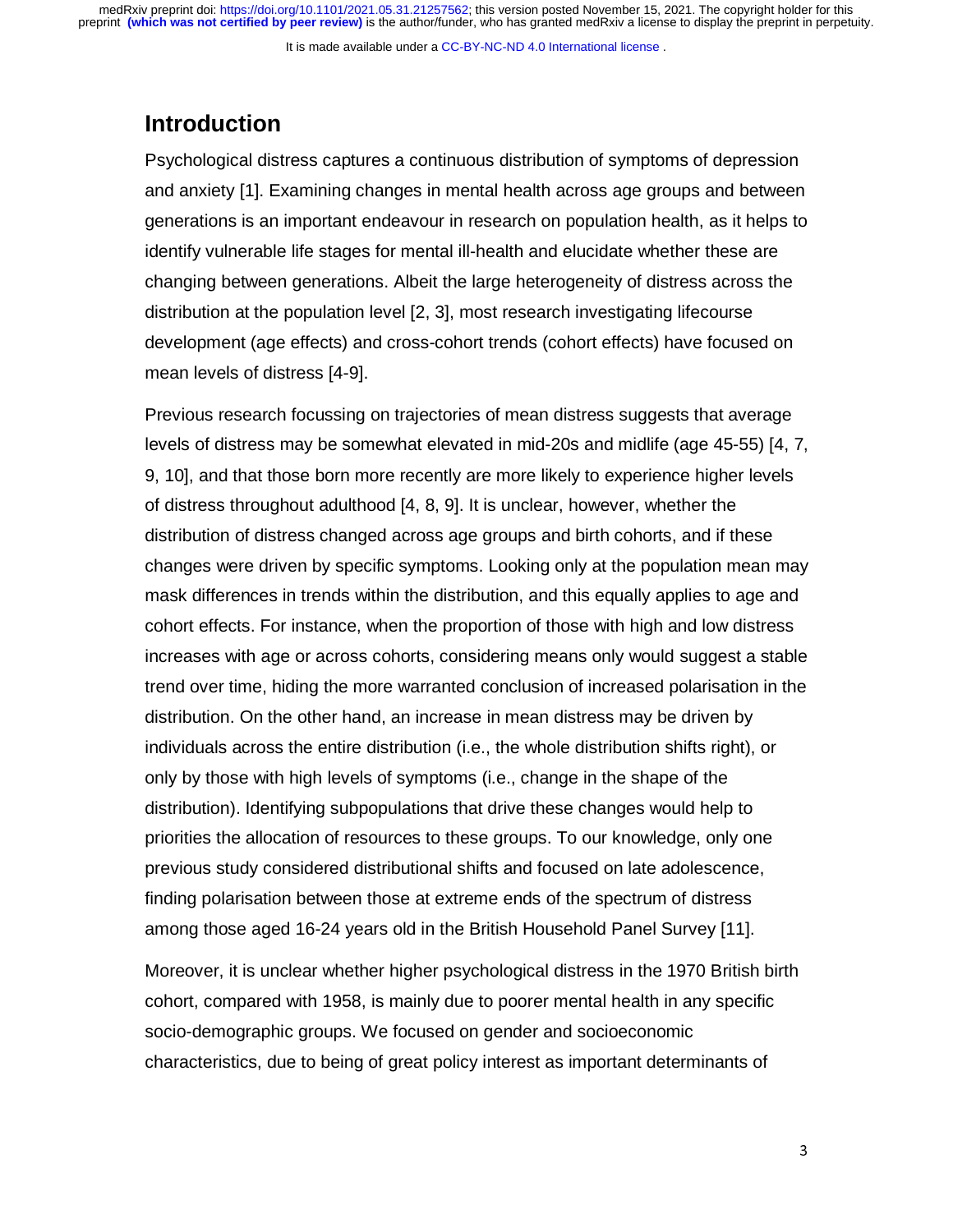population mental health, with women and those in disadvantaged socioeconomic groups experiencing greater distress [12, 13].

The main objective of this study was to investigate distributional shifts underlying observed age and cohort differences in mean levels of psychological distress across adulthood in the 1958 and 1970 British birth cohorts. This was done both by studying cross-sectional and longitudinal heterogeneity in the distribution. Further, we examined whether observed distributional shifts were driven by specific sociodemographic subgroups, according to gender, parental social class at birth, and highest achieved qualification by age 30/33. Finally, we compared cohort and age differences in the distribution of individual symptoms of psychological distress to examine whether age or cohort trends were driven by any specific symptoms.

## **Methods**

## *Sample*

The 1958 birth cohort (National Child Development Study; NCDS) follows the lives of 17,415 people born in England, Scotland, and Wales in a single week of March 1958 [14] and the 1970 British birth cohort (the British birth cohort; BCS70) follows 17,196 people born in England, Scotland, and Wales in a single week of April 1970 [15]. Both cohorts include information on physical and educational development, a range of bio-measures, economic circumstances, employment, family life, health behaviours, wellbeing, social participation, and attitudes [14-16].

Our analytical sample (n=24,707) included those who had at least one measure of distress, were still alive and were not permanent emigrants from Britain by age 50 in the 1958 cohort (n=13,250) and by age 46-48 in the 1970 cohort (n=11,457) (see eFigure 1 for the sample flow diagram). Both 1958 and 1970 cohorts were granted ethical approval for each sweep from 2000 by the National Health Service Research Ethics Committee and all participants have given informed consent.

## *Measure of psychological distress*

Psychological distress was measured by the Malaise Inventory at ages 23, 33, 42 and 50 in the 1958 cohort and 26, 34, 42 and 46-48 in the 1970 cohort [17]. The 9 item version with "yes-no" response option was used across ages and cohorts (see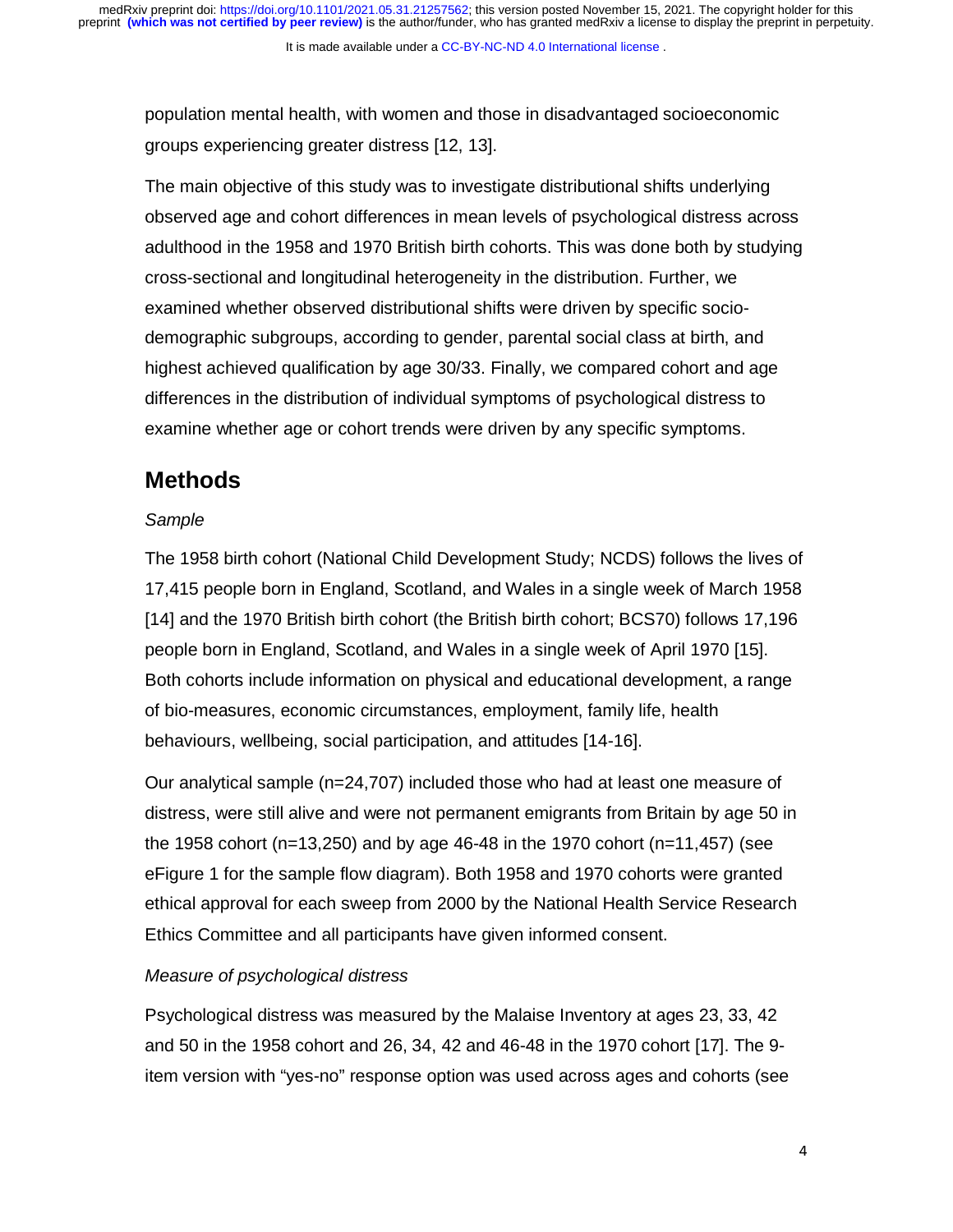eTable 1 for items of the questionnaire), with the total distress score ranging from 0- 9, where a higher score indicates greater distress.

The Malaise Inventory has good psychometric properties [18], it has been used in the general population and high-risk groups [19]. The measure is suitable for the main objectives of this study, which involves comparing distress scores across age, cohorts, and socio-demographic groups, due to its previously found scalar invariance [20]. Scalar invariance implies that symptoms captured by the items of the Malaise Inventory were interpreted equivalently by participants, regardless of their age (23- 50), cohort membership (1958 vs 1970), gender (man vs woman), social class or measurement modes (face-to-face interview vs self-administered questionnaire etc.) [8, 21].

## *Demographic variables*

Variables used for comparing the demographic composition of subgroups of trajectories of psychological distress were gender, social class at birth, and highest qualification obtained by age 30/33. Gender (man and woman) was based on sex identified at birth by a midwife. Social class at birth represented father's occupation, coded according to the Register General's classification, and was categorised as "low" (IV partly skilled/V unskilled), "medium" (III skilled non-manual/manual), or "high" (I professional/II intermediate). The highest qualification obtained by age 30/33 refers to vocational or occupational qualifications (National Vocational Qualifications – NVQ) obtained since school, categorised as "low" (none-NVQ 1), "medium" (NVQ 2-3), or "high" (NVQ 4-5).

## *Analytical strategy*

First, we described the cross-sectional heterogeneity in the distribution across age and cohorts (1958 vs 1970) using overlying histograms, which allow us to present the extent to which the distributions of distress overlap across cohorts at each age.

Second, we compared the proportion of participants based on their cross-sectional scores of distress, as having 0 symptoms, 1-3 symptoms, and ≥4 symptoms. A score of four or more on the Malaise Inventory is typically considered as indicating a highrisk group for depressive disorder [22-24].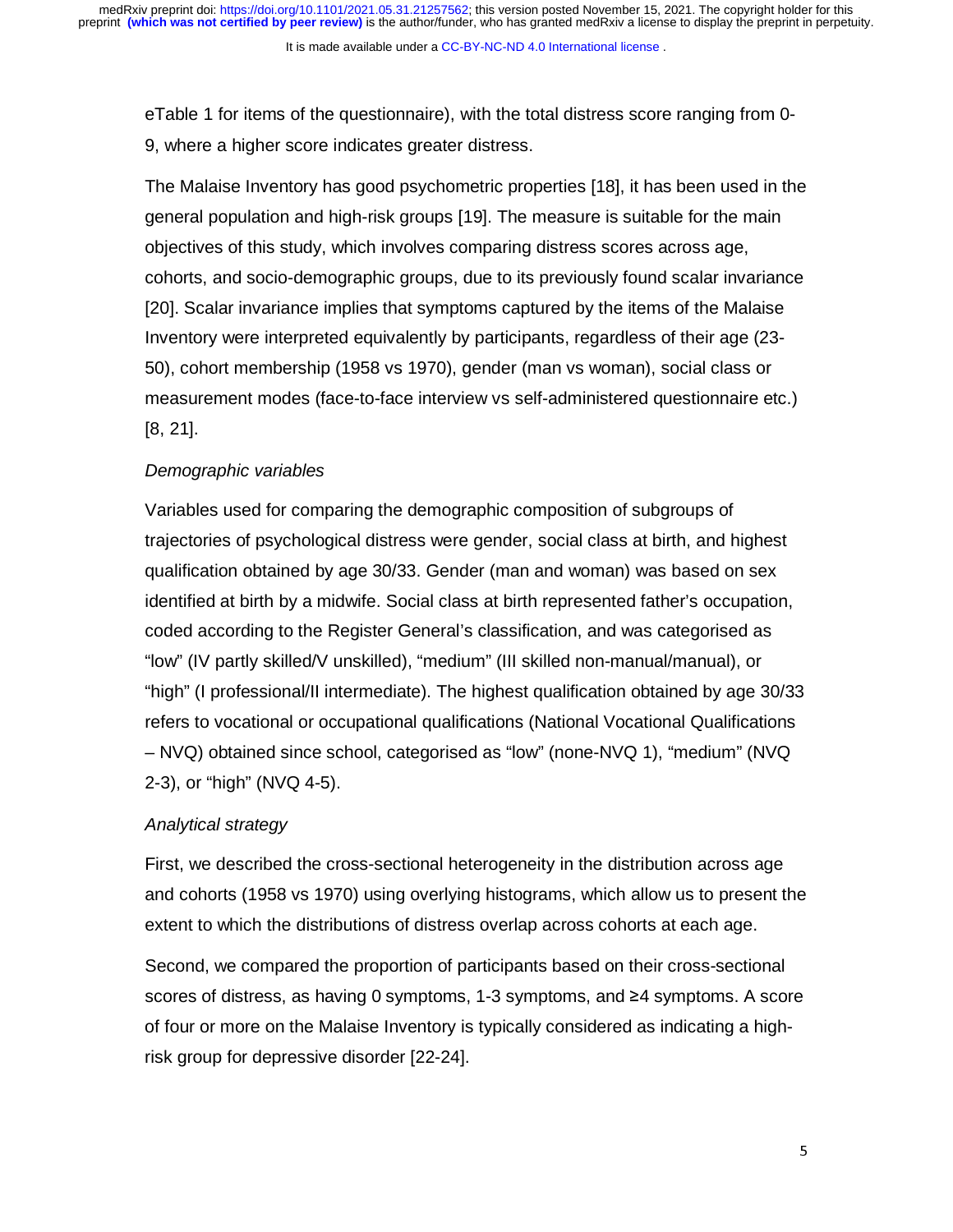It is made available under a CC-BY-NC-ND 4.0 International license.

Third, we studied heterogeneity in the longitudinal distribution of psychological distress within each cohort. We used multilevel regression analysis to model cohortstratified average trajectories of psychological distress across age 23-50 and describe the between and within-subjects variance around these trajectories (see eAppendix 2 for details on the modelling strategy). This method allows for modelling data that are unbalanced in time and include missing data, while accounting for a hierarchical dependency of observations (level 1) within individuals (level 2) – with age becoming an observation-level variable [25].

Fourth, as we identified a large variance around average trajectories, we conducted a latent class growth analysis (LCGA). This approach assumes that observed data consists of a finite number of latent classes, characterised by similar longitudinal trajectories of psychological distress in terms of their intercept and slope [26]. This allowed us to identify subgroups of individuals who shared highly comparable trajectories of distress between age 23 and 50 and compare the distribution and characteristics of these groups across both cohorts. LCGA was conducted using pooled samples from both cohorts. Models with an increasing number of classes, from two to five, were estimated to identify the optimum solution. Alternative specifications were compared based on model fit indicators – Akaike Information Criterion (AIC), Bayesian Information Criterion (BIC), adjusted Bayesian Information Criterion (adj BIC), (Vuong) Lo–Mendell–Rubin likelihood ratio tests ((V)LMR-LRT) – entropy, the class size (>5%) and interpretability of the classes [26, 27]. Subsequently, due to high entropy  $(0.80)$  – participants were allocated to different classes according to their posterior probabilities [27].

Fifth, we used robust Poisson regression to compare the demographic composition of each class across cohorts (1958 vs 1970), gender, social class at birth, and highest qualification obtained by age 30/33 [28]. Differences in the likelihood of being in each class were expressed in relative terms as a risk ratio. Separate regression analyses were run for each demographic exposure, with a dummy indicator of each class being an outcome. Any differences between the cohorts in the demographic composition of classes were tested, with Wald tests, by including an exposure\*cohort interaction term in the regressions.

Finally, to examine whether any distributional shifts were driven by specific symptoms captured by the Malaise Inventory, we descriptively compared the proportion of

6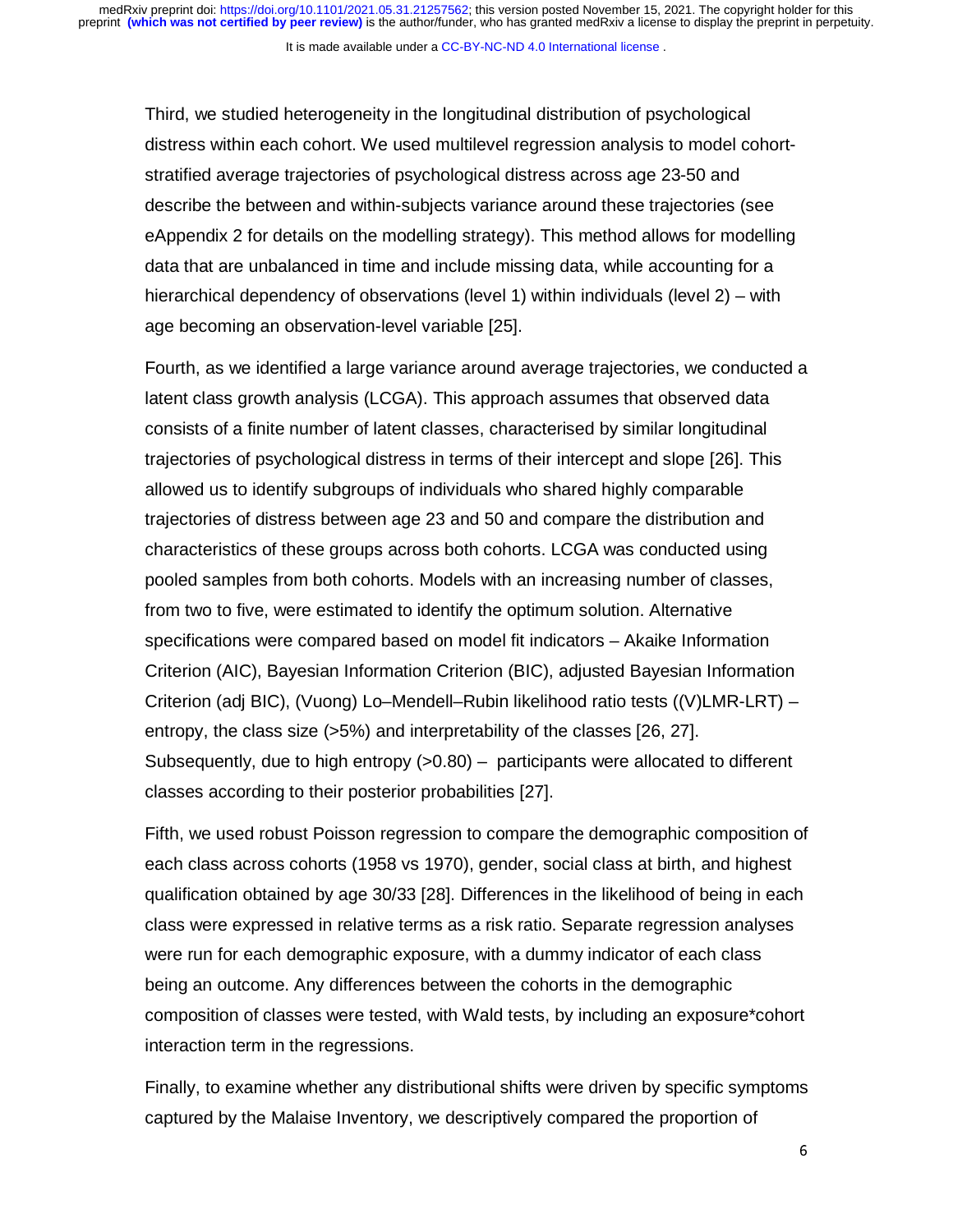cohort members endorsing individual symptoms of the Malaise Inventory across age and cohorts.

Missing information in multilevel regression analysis and LCGA was accounted for by using Full Information Maximum Likelihood (FIML) [29]. Missing information on individual symptoms and demographic variables used in Poisson regression were multiply imputed, resulting in 20 datasets (see eAppendix 1 for more details). LCGA was conducted using MPlus Version 8 [30], all other analyses were run using Stata 16 [31].

## **Results**

*Cross-sectional distribution of psychological distress* 

Age differences within each cohort (1958 and 1970)

The mean score of psychological distress was highest at age 42 and 50 (mean at both ages: 1.54) in the 1958 cohort, and at age 42 (mean: 1.90) in the 1970 cohort (see Figure 1). The spread of the distribution increased with age, to a greater extent in the 1970 cohort, being largest at age 50 in the 1958 cohort (standard deviation: 1.98) and at age 46-48 in 1970 (standard deviation: 2.17) (see Figure 1 and eFigure 2).

As presented in Figure 2, there was a modest decline in the proportion of those with 4+ symptoms (considered as high levels of distress) between age 23/26 and 33/34 in both cohorts (e.g., in 1958, age 23 vs 33: 9.6% vs 7.8%). Hence, the improvement in the mean of psychological distress between these ages (see Figure 1) was mainly due to a greater decline in the proportion of those with 1-3 symptoms (e.g., in 1958, 23 vs 33: 46.4% vs 38.2%), with a simultaneous increase in the proportion of those with 0 symptoms (e.g., in 1958, 23 vs 33: 44.0% vs 54.0%) (see Figure 2).

Subsequently, it appears that the increase in psychological distress between age 33/34 and 42 was driven by both an increase in the proportion of those with 1-3 symptoms (e.g., in 1958, 33 vs 42: 38.2% vs 49.1%) and 4+ symptoms (e.g., in 1958, 33 vs 42: 7.8% vs 13.2%). The proportion of those with 0 symptoms declined (e.g., in 1958, 33 vs 42: 54.0% vs 37.7%) (see Figure 2).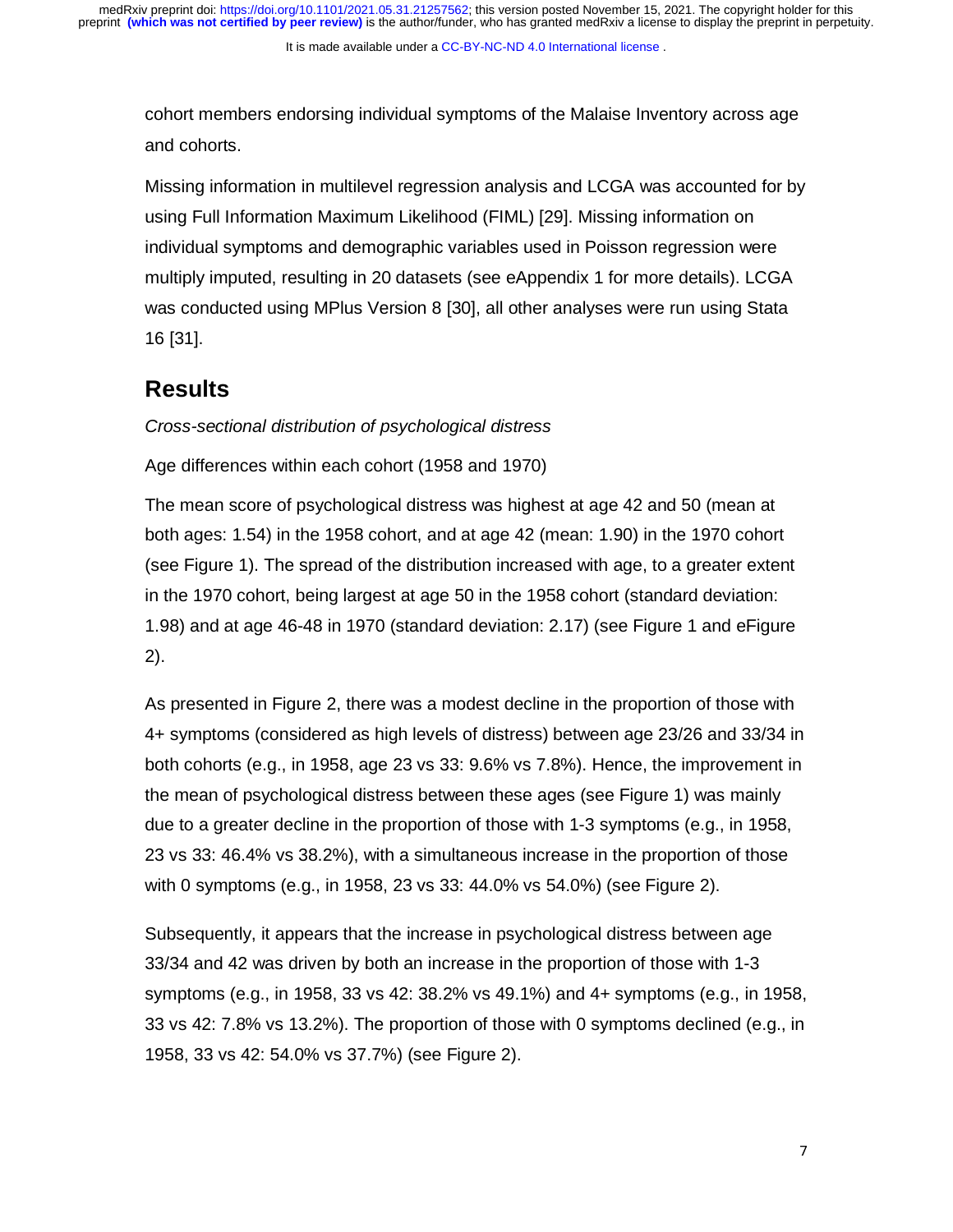It is made available under a CC-BY-NC-ND 4.0 International license.

After age 42, we observed both a higher proportion of those with 0 symptoms (e.g., in 1958, 42 vs 50: 37.7% vs 43.3%) and 4+ symptoms (e.g., in 1958, 42 vs 50: 13.2% vs 15.4%), and a lower proportion of those with 1-3 symptoms (e.g., in 1958, 42 vs 50: 49.1% vs 41.3%) – resulting in polarisation in distress (see Figure 2).

Cohort differences (1958 vs 1970) at each age

Members of the 1970 cohort experienced higher psychological distress than those of 1958 across all ages, with the greatest difference at age 33/34 (mean difference: 0.69, 95%CI 0.64 to 0.73). The 1970 cohort also had a greater spread of distribution across all ages, with the difference being the greatest at age 33/34 (standard deviation, 1970 vs 1958: 1.91 vs 1.55) (see Figure 1).

There was a lower proportion – across all ages – of individuals who did not experience any symptoms in the 1970 cohort compared with 1958, with a largely stable proportion of those with one symptom, and an increase across the distribution of those with at least two symptoms (see Figure 2). For instance, at age 33/34 34.2% experienced no symptoms in 1970 compared with 54.0% in the 1958 cohort, whereas 42.3% endorsed at least two symptoms in the 1970 cohort vs 24.7% in 1958. Hence, the entire distribution of psychological distress shifted towards the more severe end of the spectrum in the 1970 cohort compared with the 1958.

<Figure 1. Cross-sectional distribution of psychological distress across cohorts at overlapping ages.>

<Figure 2. Cohort-stratified age distribution of participants with a varying number of symptoms.>

### *Longitudinal distribution of psychological distress*

Psychological distress was higher in the 1970 cohort than in 1958 throughout all ages (23/26 – 46-48/50) (see eFigure 3) – with the mean difference between cohorts reducing with age (age 23/26 vs 46-48/50: 0.55, 95%CI 0.51 to 0.60 vs 0.30, 95%CI 0.25 to 0.36). There was a large spread in the span of trajectories of psychological distress (see eFigure 4). This was mainly due to large between-individuals variance in intercept (centered at age 23/26), which was greater in 1970 than in 1958 cohort (1.74, 95%CI 1.64 to 1.84 vs 1.25, 95%CI 1.19 to 1.31) (see eTable 3 for more details). However, within-individual variance – the fluctuations in distress from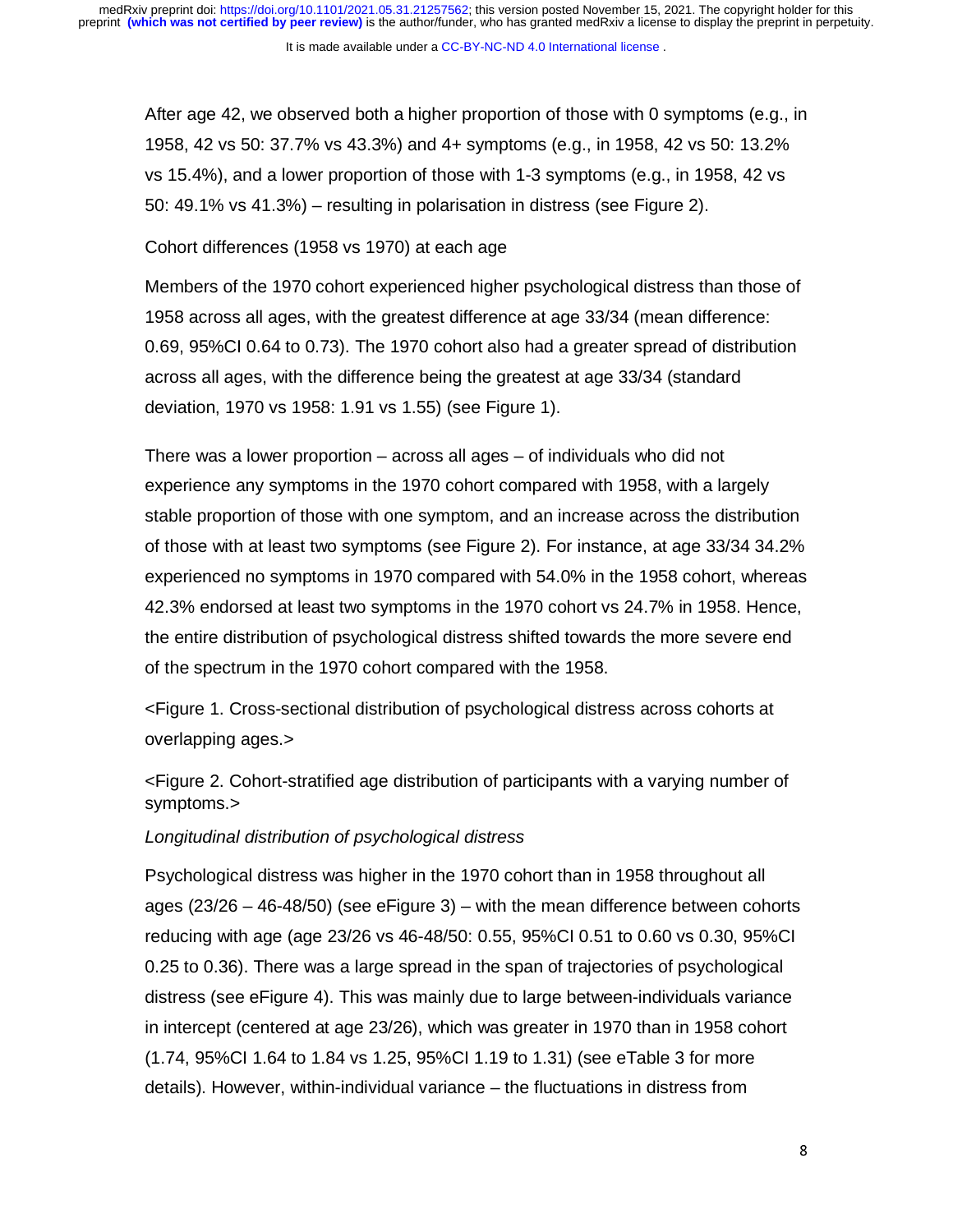It is made available under a [CC-BY-NC-ND 4.0 International license](http://creativecommons.org/licenses/by-nc-nd/4.0/) .

occasion to occasion – were greater in the 1970 cohort compared with 1958 (1.52, 95%CI 1.48 to 1.56 vs 1.22, 95%CI 1.19 to 1.24) (see eTable 3). A larger proportion of the total variance in distress was attributed to between-individuals differences in the 1970 cohort than 1958 (53.4% vs 50.6%), whereas a greater amount of variance was explained by within-individual fluctuations in the 1958 cohort (49.4% vs 46.6%).

Due to substantial heterogeneity in the average trajectories of psychological distress, we conducted LCGA in a pooled sample of 1958 and 1970 cohorts identifying four subgroups (classes) of individuals who shared similar trajectories. Comparisons of models with an alternative number of classes pointed towards the model with four classes as the most suitable solution. The four-class solution showed a better fit than solutions with fewer classes (lower values of AIC, BIC and adj BIC; highly significant LMR-LRT and VLMR-LRT) (see eTable 4). In addition, it had a higher entropy than the model with five classes (0.817 vs 0.785) and, as opposed to the solution with five classes, it did not include classes with less than 5% of cohort members. Comparison of cohort-stratified LCGA models also pointed towards the four-class model as the most suitable solution (see eTable 5 for details).

Most participants (72.7%) were in the group with relatively stable "low symptoms", experiencing on average 0.86 symptoms (standard deviation: 1.16) between age 23/26 – 46-48/50 (see Figure 4). Two other classes with largely stable symptomatology were identified, "moderate symptoms" (with 12.4% of participants; mean: 2.94, standard deviation: 1.69) with stable symptoms until age 42 and a subsequent marginal decrease in symptoms, and "high symptoms" (with 5.7% of participants; mean: 5.14, standard deviation: 2.22), with stable symptoms until age 33/34 and a subsequent marginal increase in symptoms. The final class, "increasing symptoms in midlife" (with 9.1% of participants), comprised individuals who experienced a sharp increase in the mean number of symptoms between age 33/34 and 46-48/50.

The risk of being in any of the symptomatic classes (compared with "low symptoms" group) was higher in the 1970 birth than 1958, by 86% (95%CI 1.74 to 1.99) in relative terms for "moderate symptoms", 2.09 times% (95%CI 1.88 to 2.31) for "high symptoms", and 10% (95%CI 1.02 to 1.19) for "increasing symptoms in midlife" (see eTable 6).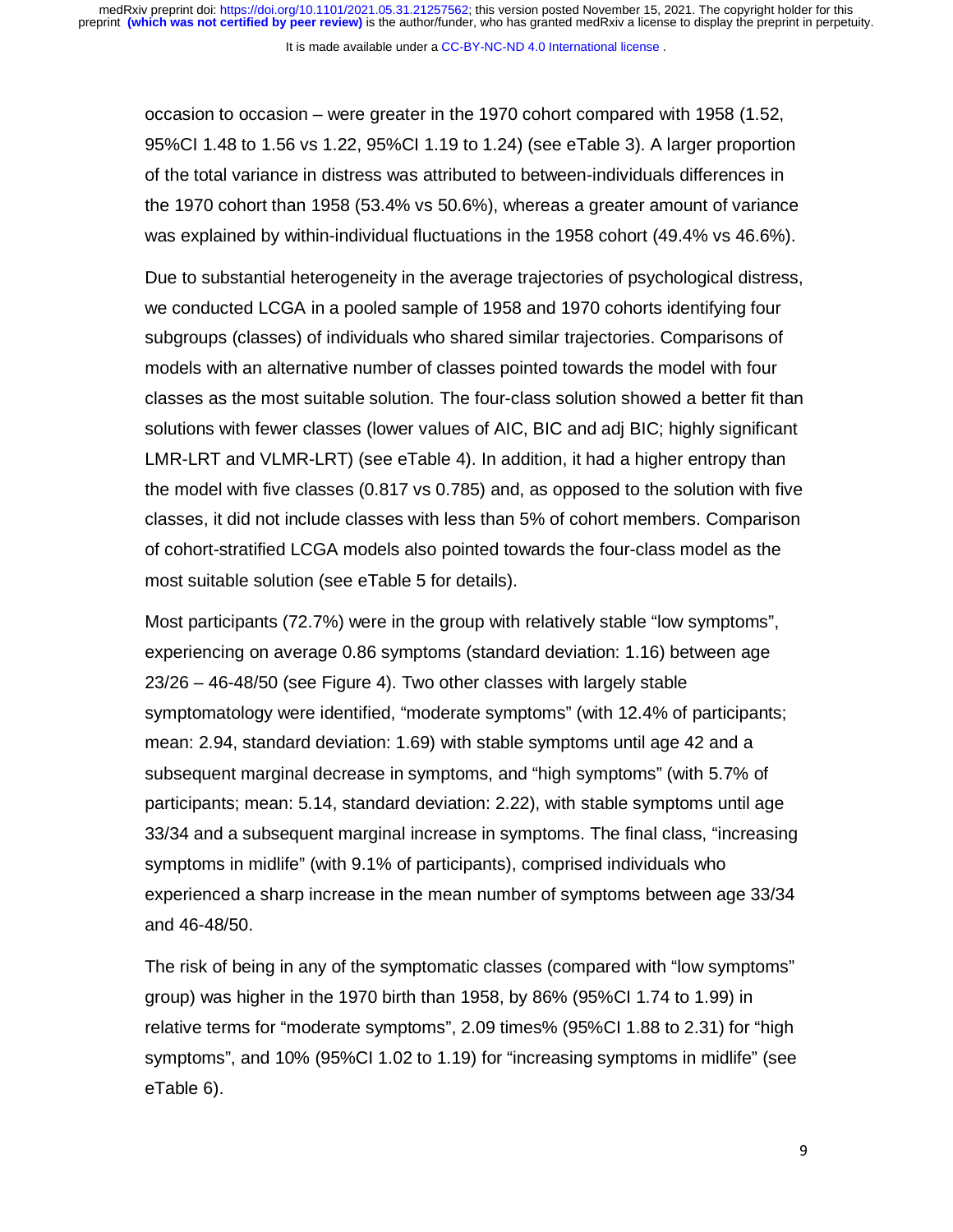It is made available under a [CC-BY-NC-ND 4.0 International license](http://creativecommons.org/licenses/by-nc-nd/4.0/) .

< Figure 3. Mean number of symptoms across the subgroups of age trajectories of psychological distress, identified with the 4-classes LCGA.>

#### *Demographic composition of subgroups of distress trajectories*

The "low symptoms" subgroup was more likely to comprise men (vs women) by 20% (95%CI 1.18 to 1.22) in relative terms, individuals with a high social class at birth (vs low) by 11% (95%CI 1.08 to 1.13), and cohort members with high (vs low) attained qualification by age 30/33 by 21% (95%CI 1.18 to 1.24). There was no evidence for cross-cohort differences in the demographic composition of the "low symptoms" subgroup (see Figure 5 & eTable 6).

The "moderate symptoms" and "high symptoms" subgroups were more likely to include women than men and individuals with low (vs high) social class at birth and low (vs high) qualification attained by age 30/33 (see Figure 4). However, the composition of these subgroups shifted in the 1970 cohort compared with 1958, with a greater proportion of men and those with medium and high qualifications attained by age 30/33 in symptomatic groups. For instance, women were 2.77 times (risk ratio: 2.77, 95%CI 2.31 to 3.32) more likely to be in the "high symptoms" subgroup in the 1958 cohort compared with 1.63 times (95%CI 1.63 to 1.86) in 1970 cohort. For those with low (vs high) qualification attained by age 30/33, the risk of being in the "high symptoms" subgroup was 4.94 times (95%CI 3.63 to 6.72) higher in the 1958 cohort compared with 2.43 (95%CI 2.00 to 2.96) in 1970 cohort. We found no crosscohort differences due to social class at birth.

The "symptoms increasing in midlife" subgroup was more likely, to a similar extent in both cohorts, to include individuals with low attained qualification by age 30/33 compared with high (e.g., in 1958 cohort: risk ratio: 1.54, 95%CI 1.30 to 1.82). The likelihood of women being in this subgroup, compared with the "low symptoms", was lower in the 1970 cohort (risk ratio: 1958 vs 1970: 1.89, 95%CI 1.69 to 2.11 vs 1.52, 95%CI 1.26 to 1.82).

<Figure 4. Demographic characteristics of each subgroup of age trajectories of psychological distress – across 1958 and 1970 cohorts.>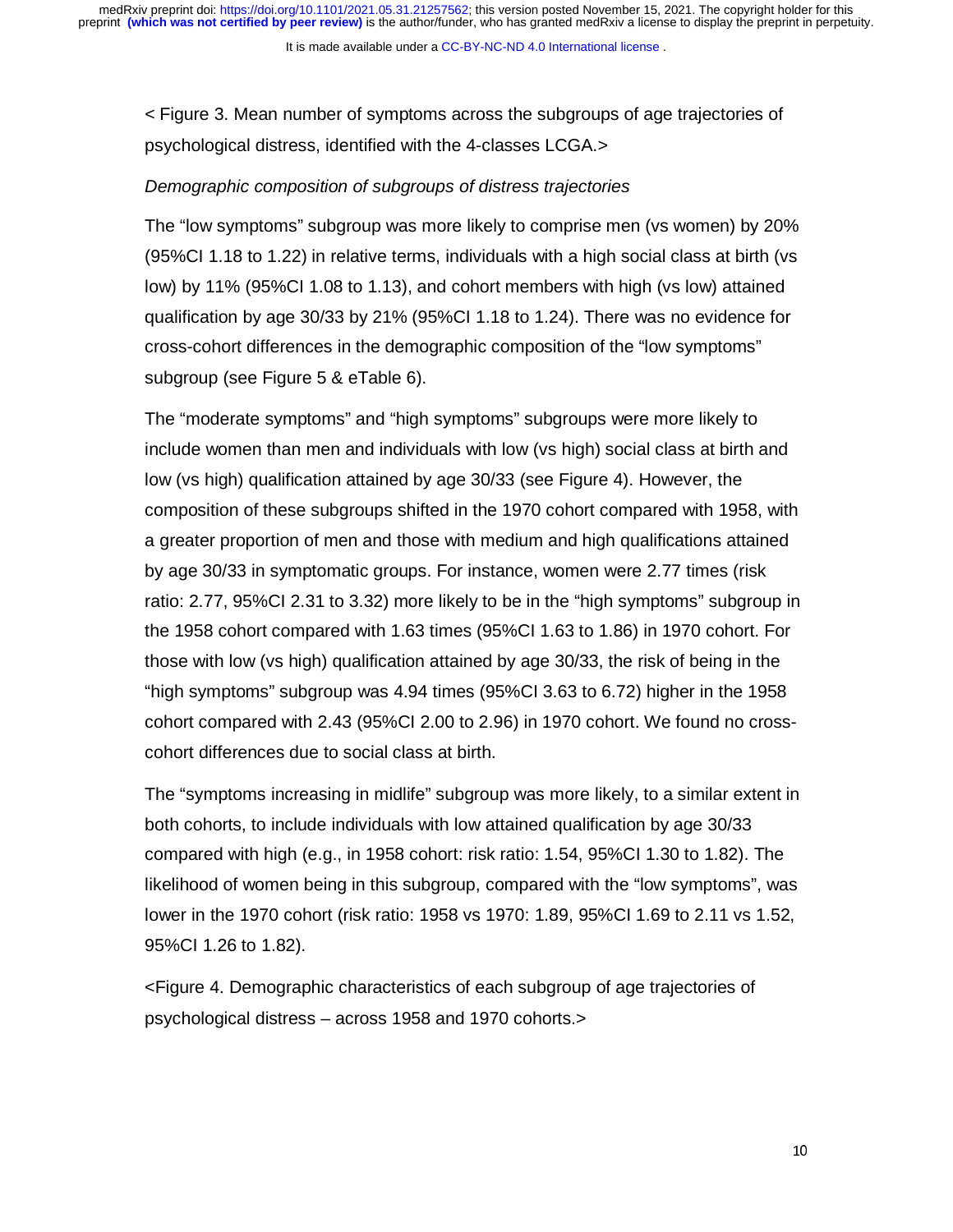It is made available under a [CC-BY-NC-ND 4.0 International license](http://creativecommons.org/licenses/by-nc-nd/4.0/) .

### *Symptom level analysis*

The prevalence of most symptoms tended to increase in 20s and 40s across both cohorts. The most prevalent symptoms at both ages were worry (age 23/26 vs 33/34 vs 42 – 1958 and 1970 combined: 48.4% vs 39.1% vs 50.2%), feeling upset or irritated (26.4% vs 19.4% vs 25.5%), and low mood (18.8% vs 14.4% vs 20.9%). Feeling of rage was most prevalent in 20s and reduced with age (age 23/26 vs 33/34 vs 42: 7.1% vs 5.2% vs 4.3%), whereas several other symptoms were most prevalent in peoples' 40s, including fatigue (25.5% vs 25.9% vs 36.7%), nervousness (3.6% vs 3.4% vs 7.7%), and tension (4.4% vs 4.4% vs 6.9%).

We observed a higher prevalence of all symptoms in the 1970 cohort compared with 1958 (see eFigure 5) – particularly worry (mean across all ages: 50.7% vs 41.0%), fatigue (36.8% vs 24.2%), feeling upset or irritated (28.9% vs 21.4%), low mood (21.0% vs 16.4%), and nervousness (4.5% vs 8.1%). There were more modest increases in the prevalence of panic (7.5% vs 9.8%), feeling scared (7.3% vs 9.0%), tension (5.4% vs 6.8%), and rage (4.7% vs 5.5%).

## **Discussion**

## *Summary of main findings*

The spread of distribution in distress increased with age, with the shifts in the distribution mainly due to changing proportion of those with moderate symptoms, except for midlife (age 42-50) when we observed polarisation in distress – increased proportions of people with and without multiple symptoms. We found large variance around population-average age trajectories of distress, identifying four subgroups of similar age profiles of distress. These were characterised by low symptoms, moderate symptoms, symptoms drastically increasing in midlife, and high symptoms.

The elevated levels of distress in the 1970 cohort, compared with the 1958 cohort, appeared to be due to an increase in the proportion of individuals with both moderate and high symptoms. These observed cohort differences were driven to some extent by an increasing proportion of men and individuals with high qualification in the moderate and high distress groups.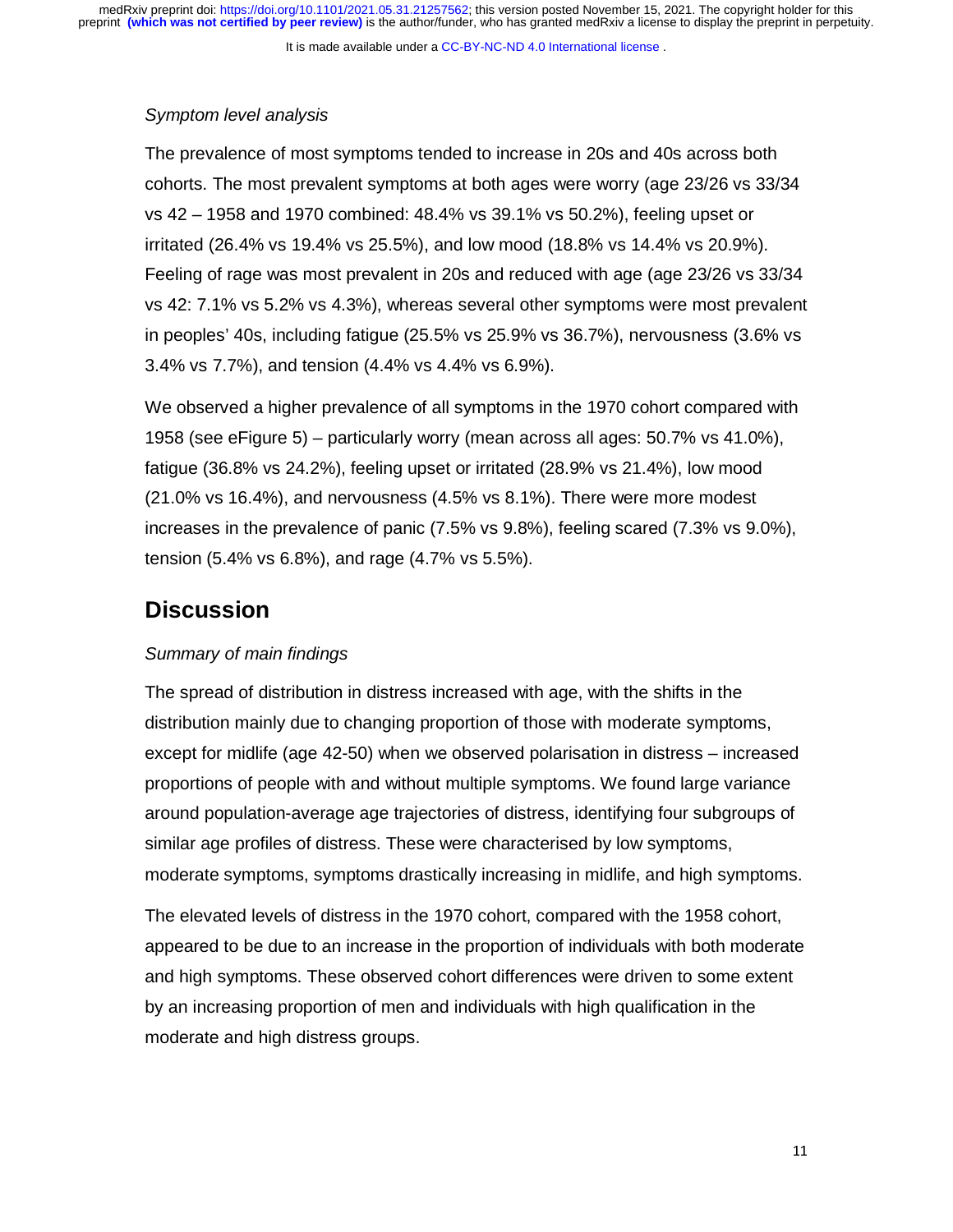It is made available under a CC-BY-NC-ND 4.0 International license.

#### *Interpretation and implications of the findings*

Considering distributional shifts in the population across age or cohorts is important for public health policy. It helps us understand who drives the trends over time, which in turn, may facilitate monitoring of these populations at risk, understanding risk factors that they are affected by and putting them into a greater focus of policies or interventions. Based on the observed shifts in the distribution of distress, we speculate on circumstances contributing to these shifts across ages and cohorts.

#### Age differences across cohorts (1958 and 1970)

In line with previous evidence [2], we found a large spread in distribution of distress at any given age. Despite a distinct population-average age trend in distress, as revealed by the multilevel regression analysis, age trajectories tend to be highly variable and individualised. Hence, it has been advocated that we aim to uncover diversity in distributions of distress or wellbeing, which could facilitate understanding what leads to deviations from average [32]. In the current study, we explored this heterogeneity both cross-sectionally and longitudinally.

First, we compared shifts in the cross-sectional distribution of distress among those with a varying number of symptoms. A particularly striking finding was that whilst higher distress in mid-20s and early-40s was driven by shifts in the entire distribution, after age 42 we observed a polarisation in distress – with a simultaneous increase in the proportion of those with no symptoms and high symptoms. As the mean of distress remained largely stable between age 42 and 46/50, this trend would be masked when examining mean differences. We speculate that as people approach midlife, they may share certain stressors that affect the population across the distribution. However, as they progress through midlife some might be better equipped to deal with these stressors, whereas others experience further increases in distress. This diverging trend can be explained by midlife being described both as the life phase of considerable challenges and opportunities [33, 34]. Midlife tends to be characterised by an increase in intensity and load of multiple concurrent stressors, including caring for ageing parents and children, managing peaking careers, and dealing with early signs of declining health [33, 34]. These factors can help to explain a particularly high prevalence of symptoms such as fatigue, nervousness, and tension during this life phase [5]. Concurrently, midlife also tends to be a peak time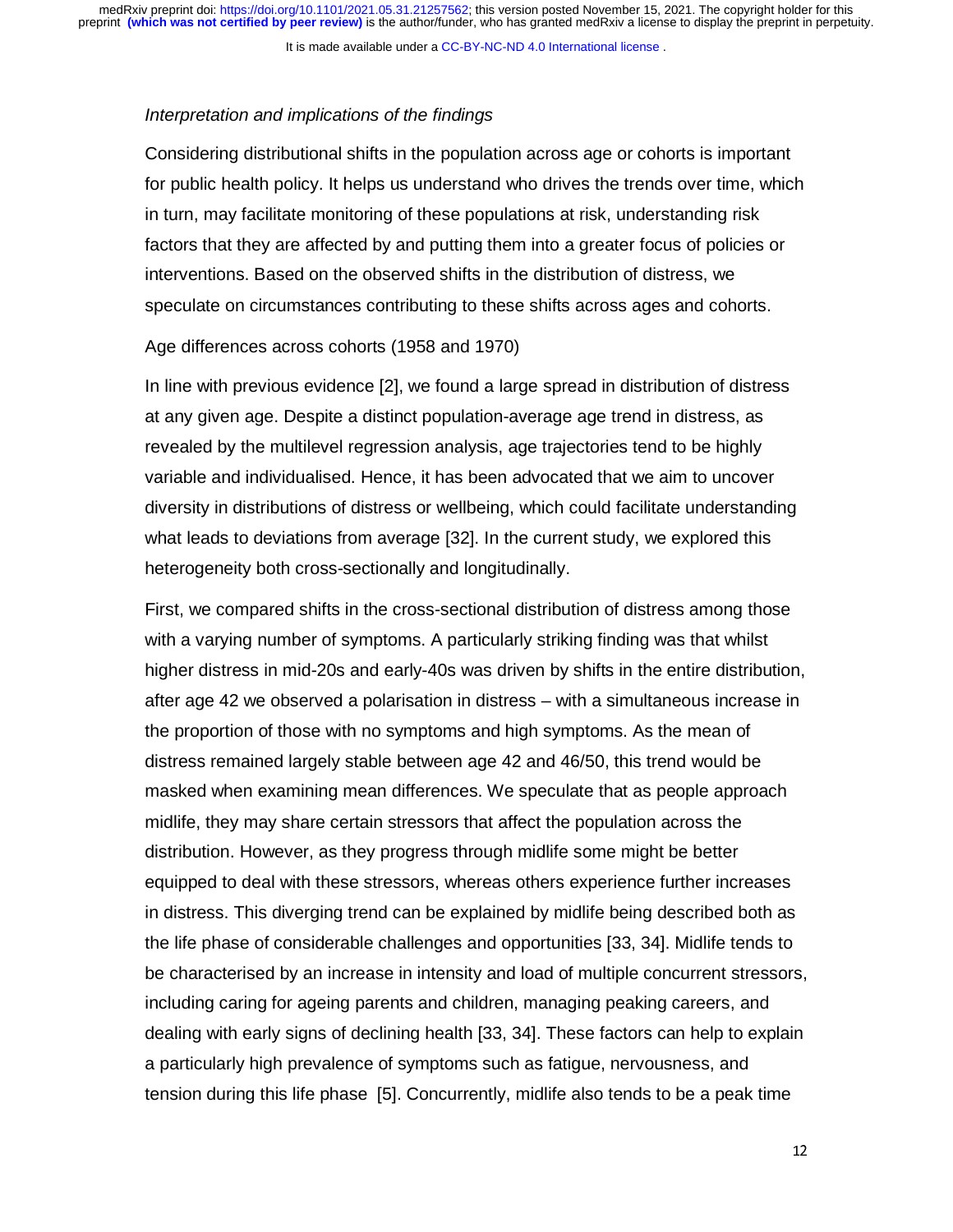It is made available under a CC-BY-NC-ND 4.0 International license.

for earnings, self-confidence, and responsibility across various areas of life [33, 34], with some being better equipped to deal with midlife adversity, utilising available resources to a greater extent.

Secondly, we aimed to statistically identify subgroups of individuals sharing comparable longitudinal trajectories. Majority of individuals were classed as having low psychological distress throughout adulthood, which can be considered as the typical developmental trajectory. Two other groups of particular interest were characterised by persistently high distress, which marginally increased from their mid-30s, and initially moderate levels of symptoms with a sharp increase from mid-30s. Importantly, these subgroups of trajectories were consistently identified across both birth cohorts, despite experiencing the same age at different historical time. This would suggest that age effects play a more important role in explaining these trajectories than historical context. For instance, members of both cohorts had particularly high distress at age 42, in the year 2000 for those born in 1958 and year 2012 for those born in 1970, despite these two periods being largely different. For instance, the economy was soaring in 2000, with widespread employment opportunities (e.g., unemployment was around 5%), whereas 2012 was in stark contrast, with the economy going through stagnation and unemployment reaching around 8% [35]. Future research could examine what makes certain groups particularly susceptible for midlife distress, compared to those with low symptoms, while focusing on experiences that are typically associated with a given life phase regardless a birth cohort being born into. For instance, this could include work factors (e.g., increasing job responsibilities), family factors (e.g., increasing care demands), declining physical health or adverse life events (e.g., divorce) [36].

#### Cohort differences (1958 vs 1970) across age

The entire distribution of distress shifted towards a more severe end of the spectrum in 1970, compared with the 1958 cohort. We did not observe polarisation in distress over time previously found in the younger population (16-24 years old), between 1991 and 2008, in the British Household Panel Survey [11]. 'Generation X' (born between 1961-1981), compared with 'Baby boomers' (1946-1964), experienced a plethora of risk factors strongly associated with mental health, such as rising inequality, unemployment among young people in the mid-1980s, or changes in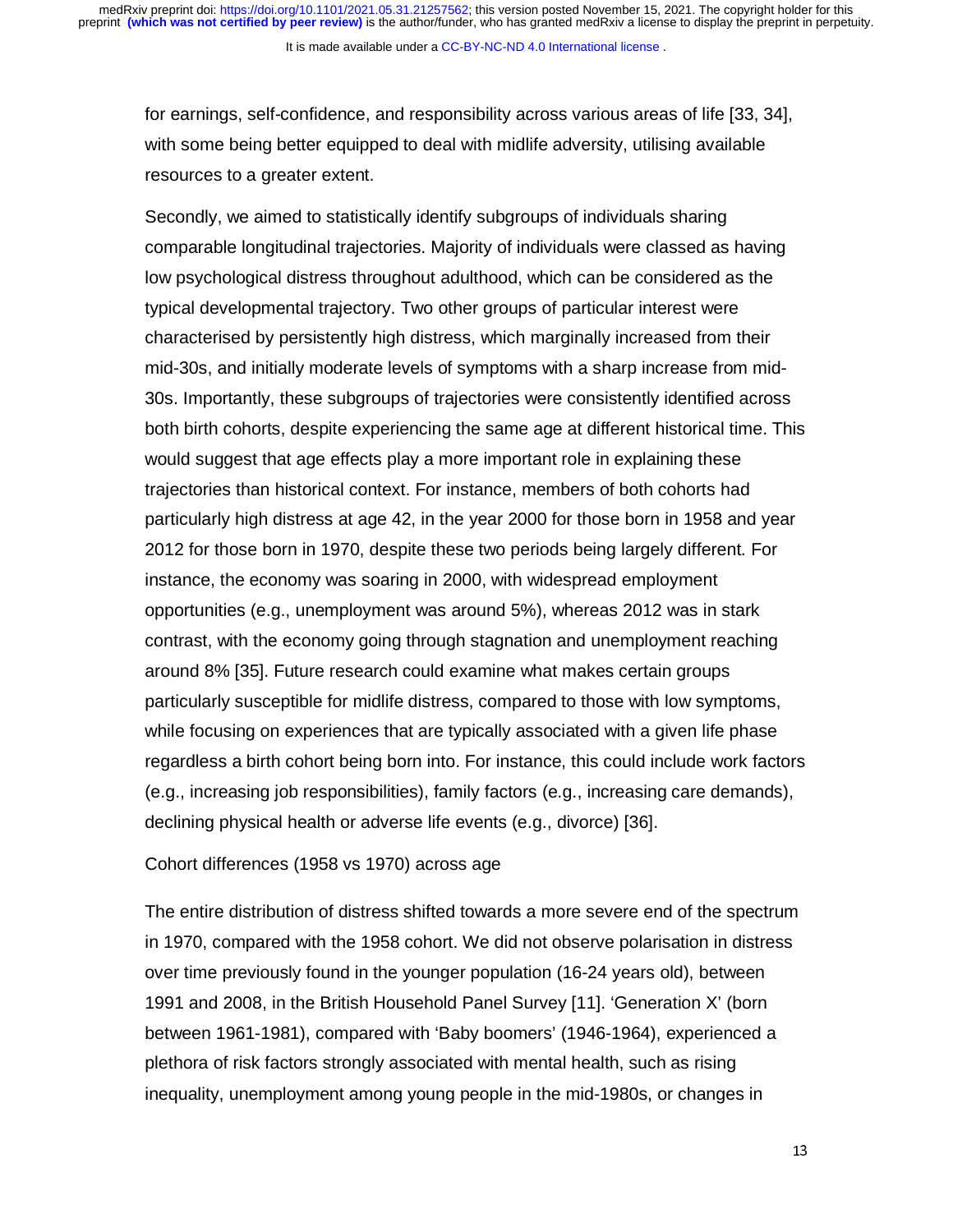It is made available under a CC-BY-NC-ND 4.0 International license.

family structure (e.g., increasing rates of divorce) [37], which may explain why the more recent cohort experienced an increase in distress across the entire distribution of distress and all studied symptoms.

Interestingly, it appears that members of the 1970 birth cohort experience not only higher levels but also greater instability in distress, as implied by within-person variance. There is a plethora of potential reasons for this phenomenon. This can be due to a range of social, behavioural and environmental factors leading to fluctuations of distress within the individual. For instance, changes in employment (e.g., losing or getting a job), or family situation (e.g., getting married, moving a house or getting divorced) may result in within-person instabilities in distress. These experiences tend to be more common among individuals born around 1970, hence possibly explaining greater variance in distress in this cohort [37].

Gender and socioeconomic inequalities in psychological distress reduced in magnitude due to a greater increase in the proportion of men and those with a medium and high attained qualification in symptomatic groups. The findings that the mental health of women did not worsen as much as of men in the 1970 birth cohort compared with 1958, may be due to achieving equal levels of school success (e.g., in obtaining a university degree) and improved labour market opportunities among women [37]. Moreover, economic downturns, which have been found to affect men's mental health to a greater extent [38], as well as dispersion of traditional manufacturing mainly employing men [37], may partially explain a greater increase in distress among men in this more recent cohort. Reporting mental health problems might have also become more acceptable among men, who have also become increasingly involved in household chores and balancing work and childcare, which might have more negatively affected their mental health in comparison to women [39]. However, more recent cohort trends, particularly among young adults, suggest that the gender gap may be widening again [4, 11].

Socioeconomically advantaged individuals experienced a greater increase in distress in the more recent cohort. This is a somewhat surprising finding in the context of rising economic inequality over time, which one would expect to benefit more advantaged groups [37]. However, social inequality has been linked with poor social cohesion, which is associated with higher levels of distress among those from both advantaged and disadvantaged socioeconomic groups [40]. In addition, some have

14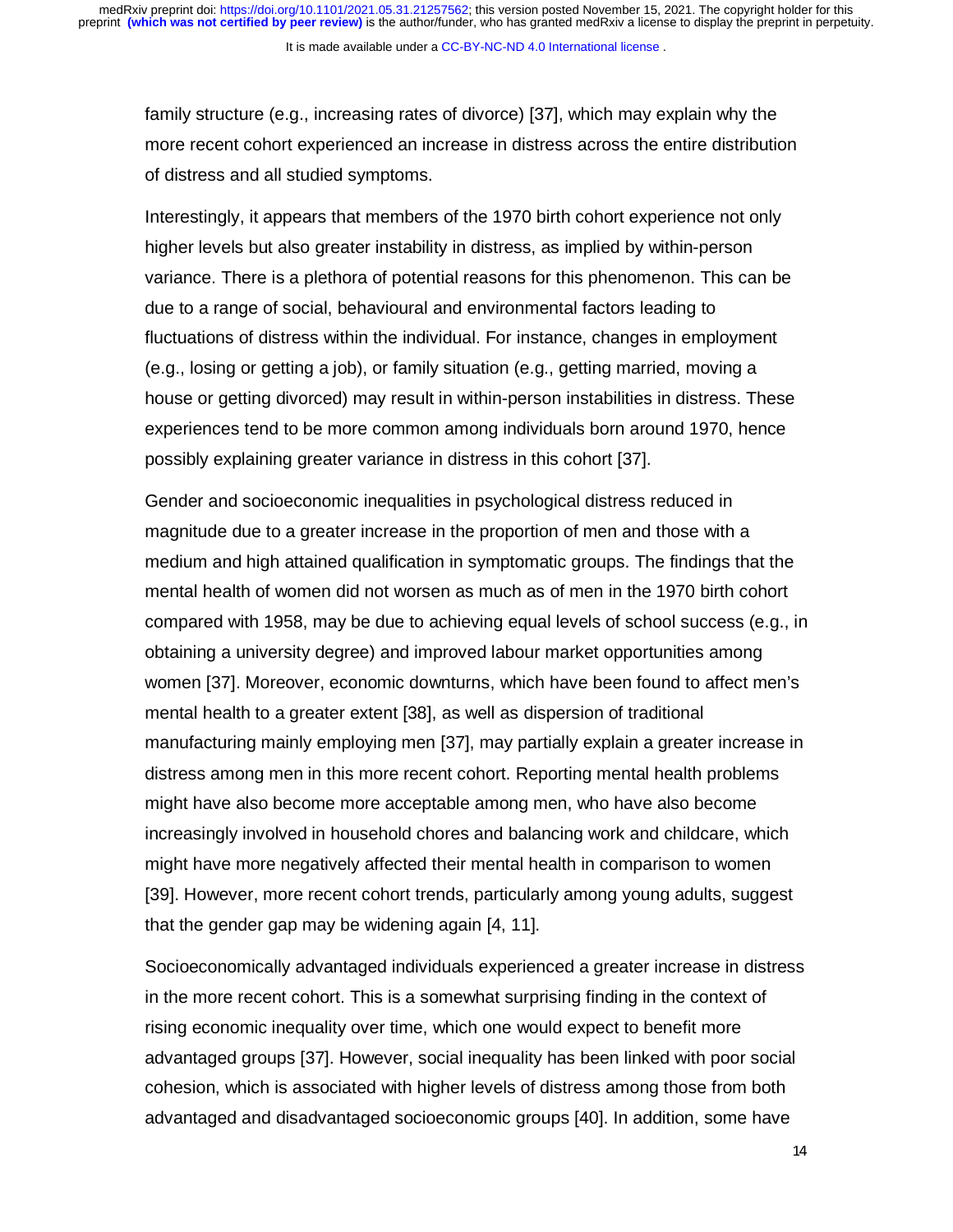It is made available under a CC-BY-NC-ND 4.0 International license.

posited that rising house prices have affected relatively well-off members of the middle class, who tend to work increasingly longer hours, borrow more, commute longer and save less to keep up with this increase – all of which may contribute to worsening mental health among those with high qualification in more recent cohorts [41].

Increases in distress in the more recent birth cohort, which disproportionally affected more socioeconomically advantaged groups, warrant policies that focus is on improving population mental health on the entire socioeconomic spectrum, while aiming to also reduce socio-economic inequalities. It has been widely advocated that policy efforts should focus on the most vulnerable groups to bridge the socioeconomic gap in mental health, for instance, by protecting the employment rights of those on insecure contracts, or poorly paid part-time workers [12]. However, it is equally important to ensure positive psychosocial conditions, aiming to reduce unhealthy stress, in jobs typically considered of higher social classes [12].

#### *Strengths and limitations*

The main strength of our study is that it is broadly representative of British men and women born around 1958 and 1970. However, both cohorts suffered from missing data due to non-response and attrition, which may have introduced bias. This limitation was mitigated by FIML and multiple imputation, while taking advantage of the rich information available in both cohorts to minimise bias in estimates [42]. The study is limited by the gaps between assessments in the two cohorts, more frequent assessments would have permitted a more age nuanced picture of the changing distributions across cohorts. Similarly, comparing a greater number of generations would also provide a fuller picture of long-term trends, however, long-term longitudinal studies across multiple generations are limited in availability. As recent cohorts highlight further increases in distress at younger ages, examining these distributions as they move into adulthood will be valuable [43].

Another limitation of our study is that psychological distress was self-reported, rather than being ascertained by a clinical interview. However, the Malaise Inventory was deemed to be an appropriate measure for the objectives of the study, which were not to provide descriptive epidemiology of psychological distress but rather compare its distribution across various sociodemographic groups. The key limitation of the

15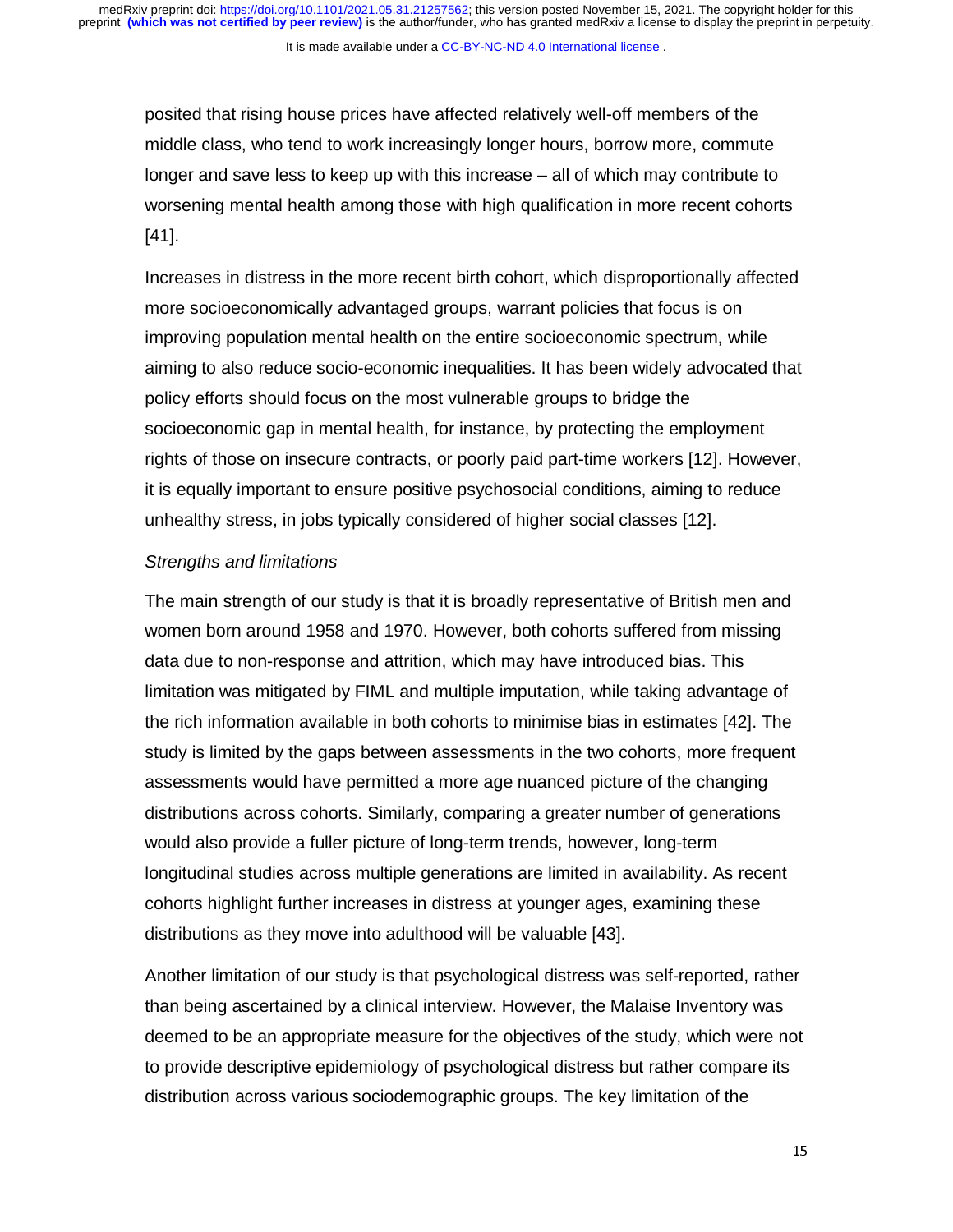Malaise Inventory in the context of our study is that it aims to describe current levels of psychological distress, hence it may be prone to influences by recent life circumstances resulting in large within-individual variance. This, however, should not bias cross-cohort comparisons. Further, although short measures of symptoms are widespread in population-based research, they do not include a comprehensive range of possible symptomology in the population and studies using more detailed measures might provide greater insights into the specific symptoms that are salient in changing lifecourse and cohort trends.

## **Conclusion**

Midlife appears to have a polarising effect on the experience of distress, with a rising proportion of individuals with both no symptoms and high symptoms. We also found that the 1970 cohort, compared to 1958, experienced a shift in the entire distribution of distress towards the more severe end of the spectrum. Our study demonstrates the importance of studying not only mean levels of distress over time, but also the underlying shifts in its distribution. Due to the large dispersion of distress scores at any given measurement occasion, understanding the underlying distribution provides a more complete picture of the population trends.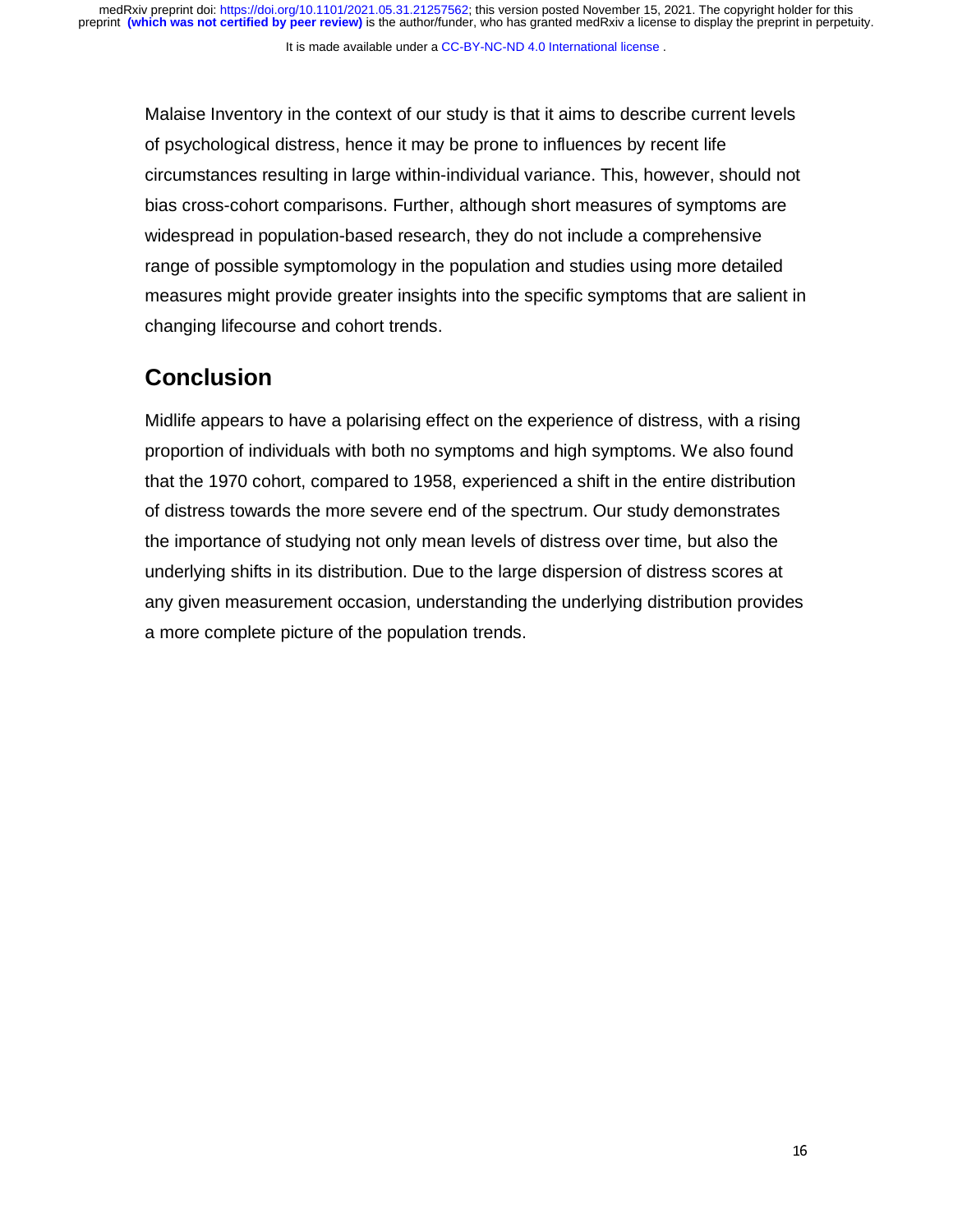## Acknowledgements

We thank the Centre for Longitudinal Studies (CLS), UCL Institute of Education, for the use of these data and the UK Data Service for making them available. Neither CLS nor the UK Data Service bear any responsibility for the analysis or interpretation of these data.

## Author contributions

All authors contributed to the study conception and design. Analysis was performed by Dawid Gondek. The first draft of the manuscript was written by Dawid Gondek and all authors commented on previous versions of the manuscript. All authors read and approved the final manuscript.

## Financial Support

This work was supported by the UK's Economic and Social Research Council (Rebecca Lacey & Dawid Gondek, grant number ESP010229/1).

Conflicts of Interest

None.

## Ethical Standards

The authors assert that all procedures contributing to this work comply with the ethical standards of the relevant national and institutional committees on human experimentation and with the Helsinki Declaration of 1975, as revised in 200.

## Availability of Data and Materials

Cohort data comply with ESRC data sharing policies, readers can access data via the UK Data Archive (www.data-archive.ac.uk), through a formal request.

## Patient consent

All participants provided written informed consent after a thorough explanation of the research procedures.

The lead author (Dawid Gondek) affirms that this manuscript is an honest, accurate, and transparent account of the study being reported; that no important aspects of the study have been omitted; and that any discrepancies from the study as planned have been explained.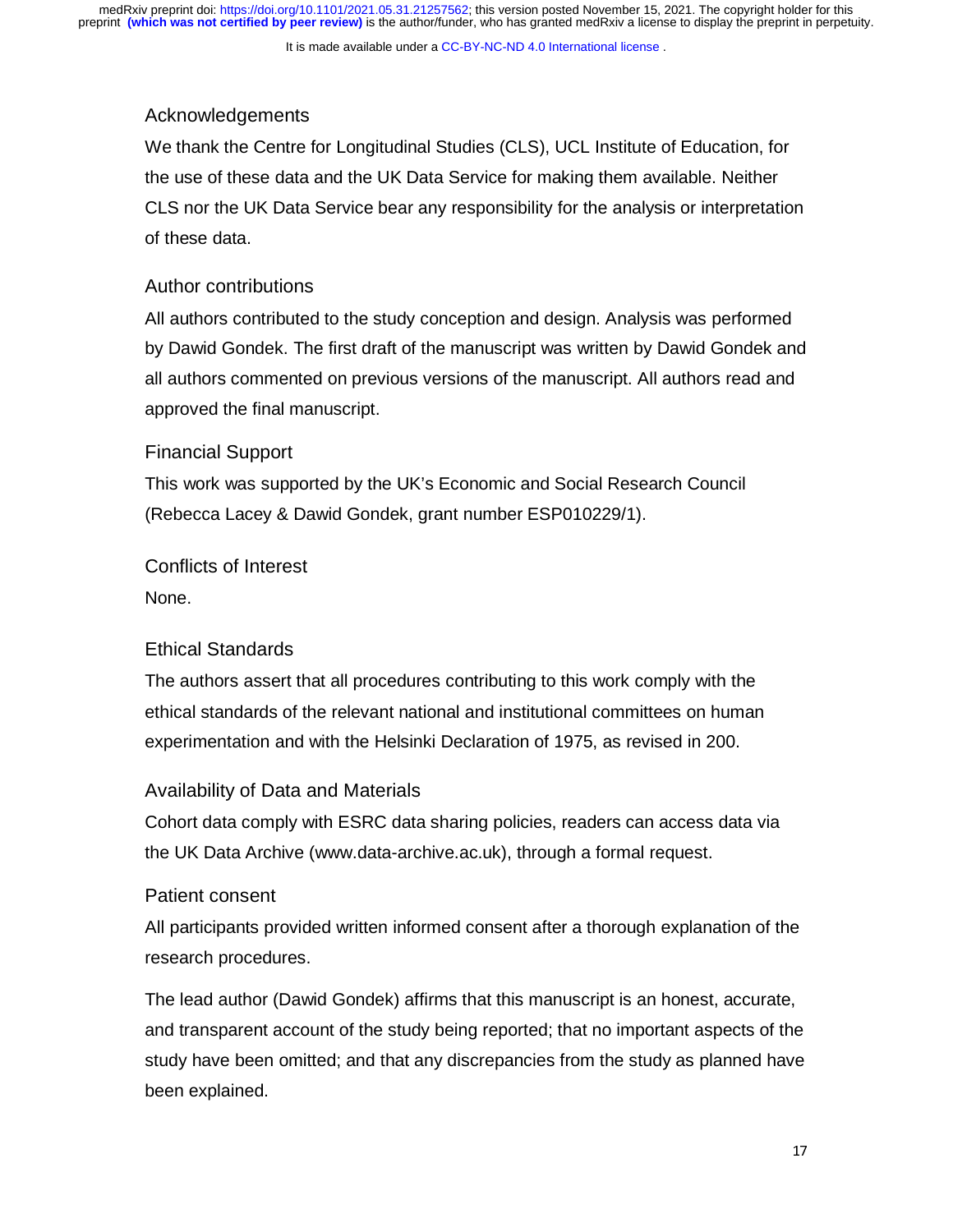medRxiv preprint doi: [https://doi.org/10.1101/2021.05.31.21257562;](https://doi.org/10.1101/2021.05.31.21257562) this version posted November 15, 2021. The copyright holder for this<br>preprint (which was not certified by peer review) is the author/funder, who has grante

It is made available under a CC-BY-NC-ND 4.0 International license.

Dissemination to participants and related patient and public communities The results of this research will be reported in newsletters for study participants, and public lectures.

### Patient involvement

This research was done without patient involvement. Patients were not invited to comment on the study design and were not consulted to develop patient relevant outcomes or interpret the results. Patients were not invited to contribute to the writing or editing of this document for readability or accuracy.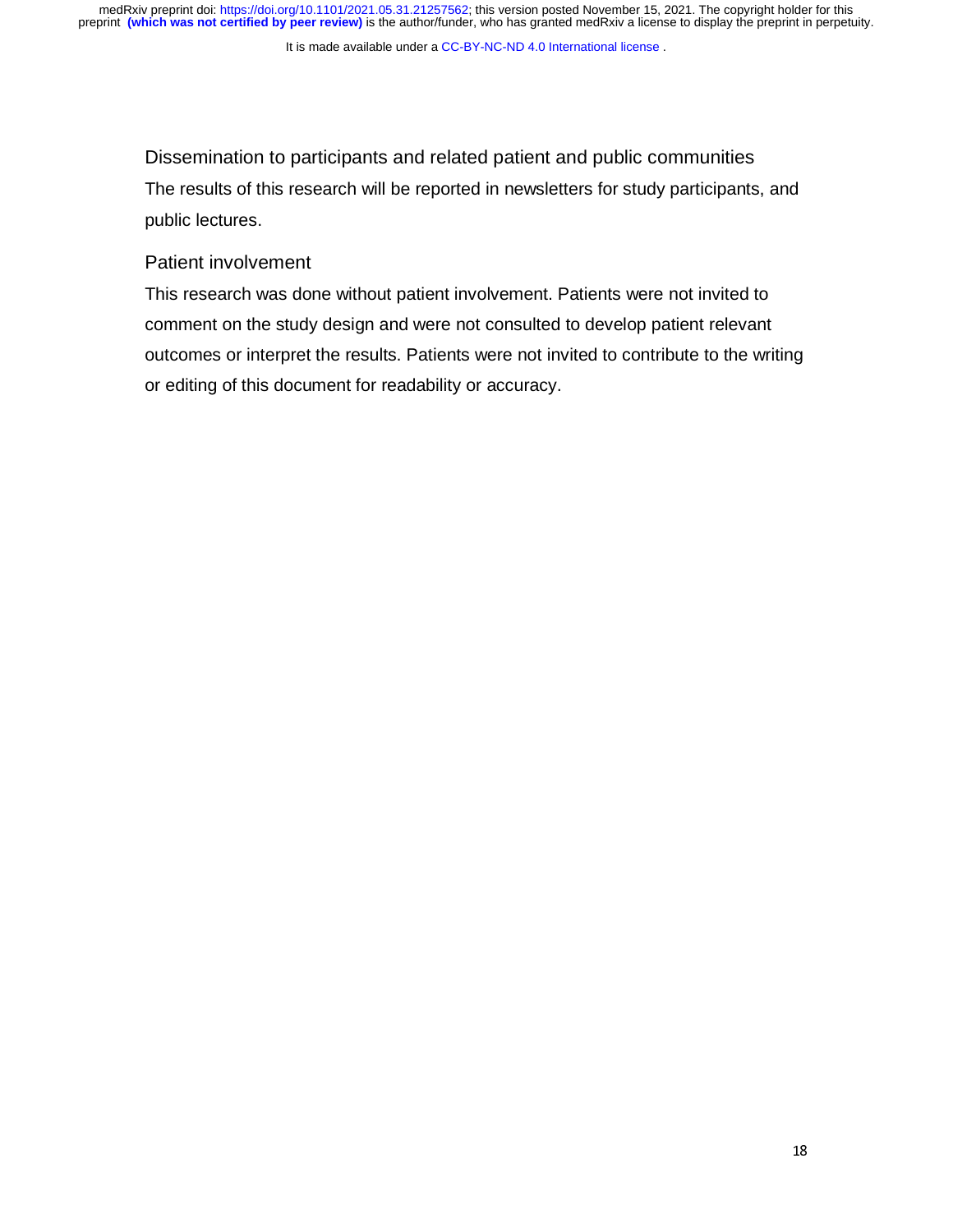It is made available under a [CC-BY-NC-ND 4.0 International license](http://creativecommons.org/licenses/by-nc-nd/4.0/) .

## **References**

Behavior. 2002;43(2):152-70.<br>
2. Prior L, Jones K, Manley D. Ageing and cohort trajectories in mental ill-health: An expl<br>
using multilevel models. PLoS One. 2020;15(7):e0235594. doi:10.1371/journal.pone.0235594.<br>
3. Colma 2. Prior L, Jones K, Manlusing multilevel models. PLoS<br>3. Colman I, Ploubidis GI<br>8. Colman I, Ploubidis GI<br>4. Spiers N, Brugha TS, B 2. Spirit Unit and September 2002, 15(7): e0235594. doi:10.1371/journal.pone.0235594.<br>
2. Colman I, Ploubidis GB, Wadsworth ME, Jones PB, Croudace TJ. A longitudinal typology of<br>
2. Spiers M, Brugha TS, Bebbington P, McMan

Colman I, Ploubidis GB, Wadsworth ME, Jones PB, Croudace TJ. A longitudinal typology<br>symptoms of depression and anxiety over the life course. Biol Psychiatry. 2007;62(11):1265-71<br>doi:10.1016/j.biopsych.2007.05.012<br>4. Spier symptoms of depression and anxiety over the life course. Biol Psychiatry. 2007;62(11):1265-71.<br>doi:10.1016/j.biopsych.2007.05.012<br>4. Spiers N, Brugha TS, Bebbington P, McManus S, Jenkins R, Meltzer H. Age and birth cohort<br> stymptoms of depression and any of depression and any oriental and any oriental and any oriental and any orient<br>Any Spiers N, Brugha TS, Bebbington P, McManus S, Jenkins R, Meltzer H. Age and birth cohold differences in de 4. Spiers N, Brugha TS, Bebbing<br>differences in depression in repeated<br>Morbidity Surveys, 1993 to 2007. Psy<br>doi:10.1017/S003329171200013X<br>5. Blanchflower DG. Unhappine<br>2020;176:461-88. doi:10.3386/w266 differences in depression in repeated cross-sectional surveys in England: the National Psychiatric<br>Morbidity Surveys, 1993 to 2007. Psychological Medicine. 2012;42(10):2047-55.<br>doi:10.1017/S003329171200013X<br>5. Blanchflower

Morbidity Surveys, 1993 to 2007. Psychological Medicine. 2012;42(10):2047-55.<br>doi:10.1017/S003329171200013X<br>5. Blanchflower DG. Unhappiness and age. Journal of Economic Behavior and Organization.<br>2020;176:461-88. doi:10.33 Moi:10.1017/S003329171200013X<br>
Blanchflower DG. Unhappiness and age. Journal of Economic Behavior are<br>
2020:176:461-88. doi:10.3386/w26642<br>
6. Sacker A, Wiggins RD. Age-period-cohort effects on inequalities in psychologica

doi:10.1017/S003329171200013X<br>
5. Blanchflower DG. Unhappiness and age. Journal of Economic Behavior and Organization.<br>
2020;176:461-88. doi:10.3386/w26642<br>
6. Sacker A, Wiggins RD. Age-period-cohort effects on inequalitie 2020;176:461-88. doi:10.3386/w26642<br>6. Sacker A, Wiggins RD. Age-period-cohort effects on inequalities in psychological distress,<br>1981-2000. Psychological Medicine. 2002;32(6):977-90.<br>7. Jokela M, Batty GD, Kivimaki M. Age

6. Sacker A, Wiggins RD. Age-peric<br>1981-2000. Psychological Medicine. 200<br>7. Jokela M, Batty GD, Kivimaki M.<br>problems. Psychological Medicine. 2013<br>8. Ploubidis GB, Sullivan A, Brown<br>from the 1958 and 1970 British birth co 7. Jokela M, Batty GD, Kivimaki M. Ageing and the prevalence and treatment of mental health<br>problems. Psychological Medicine. 2013;43(10):2037-45. doi:10.1017/S0033291712003042<br>8. Ploubidis GB, Sullivan A, Brown M, Goodman 1982-1992-1992-2002; Jokela M, Batty GD, Kivimaki M. Ageing and the<br>problems. Psychological Medicine. 2013;43(10):2037-45<br>8. Ploubidis GB, Sullivan A, Brown M, Goodman A.<br>from the 1958 and 1970 British birth cohorts. Psych problems. Psychological Medicine. 2013;43(10):2037-45. doi:10.1017/S0033291712003042<br>8. Ploubidis GB, Sullivan A, Brown M, Goodman A. Psychological distress in mid-life: evidence<br>from the 1958 and 1970 British birth cohort

from the 1958 and 1970 British birth cohorts. Psychological Medicine. 2017;47(2):291-303.<br>doi:10.1017/S0033291716002464<br>9. Gondek D, Bann D, Patalay P, Goodman A, Richards M, Ploubidis GB. Psychological distre<br>from adoles Gondek D, Bann D, Patalay P, Goodman A, Richards M, Ploubidis GB. Psychological distress doi:10.1017/S0033291716002464<br>9. Gondek D, Bann D, Patalay P, Goodman A, Richards M, Ploubidis GB. Psychological of<br>from adolescence to early old age: Evidence from the 1946, 1958 and 1970 British birth coh<br>Psychological M 9. Gondek D, Bann D, Patalay<br>from adolescence to early old age:<br>Psychological Medicine. 2021. doi:<br>10. Keyes KM, Nicholson R, Kir<br>Distress in the United States and C.<br>doi:10.1093/aje/kwu029

Psychological Medicine. 2021. doi: https://doi.org/10.1017/S003329172000327X<br>10. Keyes KM, Nicholson R, Kinley J, et al. Age, Period, and Cohort Effects in Psychological<br>Distress in the United States and Canada. Am J Epide

doi:10.1093/aje/kwu029<br>11. Ross A, Kelly Y, Sacker A, Time trends in mental well-being: the polarisation of young people's Distress in the United States and Canada. Am J Epidemiol. 2014;179(10):1216-27.<br>doi:10.1093/aje/kwu029<br>11. Ross A, Kelly Y, Sacker A. Time trends in mental well-being: the polarisatic<br>psychological distress. Soc Psychiatry 10. Keyes KM, Nicholson R, Kelly Y, Sacker A. Time trends in mental well-being: the polarisation of young p<br>11. Ross A, Kelly Y, Sacker A. Time trends in mental well-being: the polarisation of young p<br>11. Ross A, Kelly Y, doi:10.1093/aje/kwu029<br>11. Ross A, Kelly Y, Sacker A. Time trends in mental well-being: the polarisatio<br>psychological distress. Soc Psychiatry Psychiatr Epidemiol. 2017;52(9):1147-58. do<br>017-1419-4<br>12. Marmot M, Allen J, B

11. Ross A, Kelly Y, Sacker A. Time trends in mental well-being: the polarisation of young people's<br>psychological distress. Soc Psychiatry Psychiatr Epidemiol. 2017;52(9):1147-58. doi:10.1007/s00127-<br>017-1419-4<br>12. Marmot 12. Marmot M, Allen J, Bell R, Bloomer E, Goldblatt P, Consortium for the European Review of<br>Social Determinants of Health and the Health Divide. WHO European review of social determinants<br>of health and the health divide. Social Determinants of Health and the Health Divide. WHO European review of social determinants<br>of health and the health divide. Lancet. 2012;15(380(9846)):1011-29. doi:10.1016/S0140-<br>6736(12)61228-8<br>13. Whiteford HA, Dege

of health and the health divide. Lancet. 2012;15(380(9846)):1011-29. doi:10.1016/S0140-<br>6736(12)61228-8<br>13. Whiteford HA, Degenhardt L, Rehm J, et al. Global burden of disease attributable<br>and substance use disorders: find of health and the health divide. Lancet. 2012;15(380(9846)):1011-29. doi:10.1016/S0140-<br>6736(12)61228-8<br>13. Whiteford HA, Degenhardt L, Rehm J, et al. Global burden of disease attributable to mental<br>and substance use disor of 12)61228-8<br>
13. Whiteford HA, Degenhardt L, Rehm J, et al. Global burden of disease attributable<br>
2013;9(382(9904)):1575-86.<br>
14. Power C, Elliott J. Cohort profile: 1958 British birth cohort (National Child Develop<br>
20 13. Whiteford<br>
and substance use<br>
2013;9(382(9904)<br>
14. Power C, I<br>
Study). Int J Epide<br>
15. Wadswor and substance use disorders: findings from the Global Burden of Disease Study 2010. Lancet.<br>2013;9(382(9904)):1575-86.<br>14. Power C, Elliott J. Cohort profile: 1958 British birth cohort (National Child Development<br>Study). I

14. Power C, Elliott J. Cohort profile: 1958 British birth cohort (National Child Development<br>Study). Int J Epidemiol. 2006;35(1):34-41. doi:10.1093/ije/dyi183<br>15. Wadsworth M, Bynner J. A Companion to Life Course Studies:

2020, 2020, 2020, 2020, 2020, 2030, 2030, 2030, 2030, 2030, 2030, 2030, 2030, 2030, 2030, 2030, 2030, 2030, 2030, 2030, 2030, 2030, 2030, 2030, 2030, 2030, 2030, 2030, 2030, 2030, 2030, 2030, 2030, 2030, 2030, 2030, 2030, Study). Int J Epidemiol. 2006;35(1):34-41. doi:10.1093/ije/dyi183<br>15. Wadsworth M, Bynner J. A Companion to Life Course Studies: the social and historical<br>context of the British birth cohort studies. London: Routledge; 201 Study). Interactional Economic Differential Context of the British birth cohort studies. London: Routledge; 20<br>16. Brown M, Peters A. 1970 British Cohort Study. Age 46 Sur<br>Education2019.<br>17. Rutter M, Tizard J, Whitmore K. 15. Wadsworth M, Peters A. 1970 British Cohort Study. Age 46 Survey User Guide: Institute of<br>16. Brown M, Peters A. 1970 British Cohort Study. Age 46 Survey User Guide: Institute of<br>17. Rutter M, Tizard J, Whitmore K. Educ context of the British Birtish birth context of the British Context of Survey<br>Education2019.<br>17. Rutter M, Tizard J, Whitmore K. Education, Health and Behav<br>18. McGee R, Williams S, Silva PA. An evaluation of the Malaise i

Education2019.<br>17. Rutter M, Tizard J, Whitmore K. Education, Health and Behaviour. London: Longmans;<br>18. McGee R, Williams S, Silva PA. An evaluation of the Malaise inventory. Journal of<br>Psychosomatic Research. 1986;30(2) 17. Rutter N<br>18. McGee I<br>Psychosomatic F<br>19. Furnhan<br>a nationally repr<br>doi:<u>http://dx.do</u> 18. McGee R, Williams S, Silva PA. An evaluation of the Malaise inventory. Journal of<br>Psychosomatic Research. 1986;30(2):147-52. doi:<u>http://dx.doi.org/10.1016/0022-3999(86)90044-9</u><br>19. Furnham A, Cheng H. The stability an Psychosomatic Research. 1986;30(2):147-52. doi: http://dx.doi.org/10.1016/0022-3999(8<br>19. Furnham A, Cheng H. The stability and change of malaise scores over 27 years: Fire a nationally representative sample. Personality a Psychomatic Research. 1986;30(2):1986;40(2):1986)<br>
Psychosomatic Research. 1986;50(2):147-62. Findings from<br>
a nationally representative sample. Personality and Individual Differences. 2015;79:30-4.<br>
doi:http://dx.doi.org a nationally representative sample. Personality and Individual Differences. 2015;79:30-4.<br>doi:<u>http://dx.doi.org/10.1016/j.paid.2015.01.027</u><br>19 a nationally representative sample. Personality and Individual Differences. 2015.<br>doi:<u>http://dx.doi.org/10.1016/j.paid.2015.01.027</u> doi:<br>doi:<br>doi: http://dx.doi.org/10.10116/j.paid.2016.01.027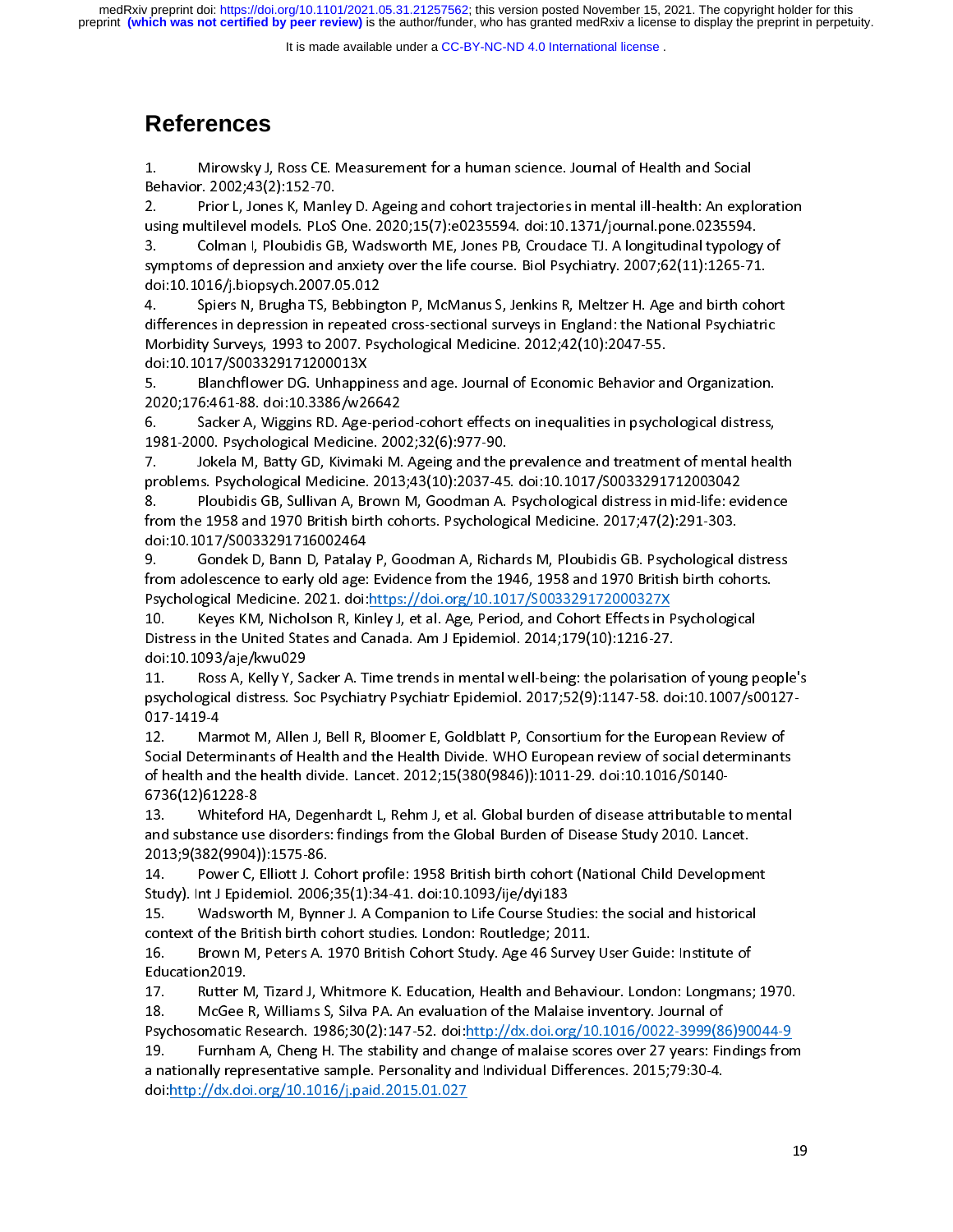20. Muthén B, Asparouhov T. New methods for the study of measurement invariance with many<br>groups. Mplus (https://www.statmodel.com/download/PolAn.pdf)2013.<br>21. Ploubidis G, McElroy E, Moreira H. A longitudinal examination equivalence of mental health assessments in two British birth cohorts. Longitudinal and Life Course

Studies 2019;10(4):471-89. doi:10.1332/175795919x15683588979486<br>22. Hassiotis A, Brown E, Harris J, et al. Association of Borderline Intellectual Functioning and<br>Adverse Childhood Experience with adult psychiatric morbidit Studies 2019;10(4):471-89. doi:10.1332/175795919x15683588979486<br>22. Hassiotis A, Brown E, Harris J, et al. Association of Borderline Intellectual Functioning and<br>Adverse Childhood Experience with adult psychiatric morbidit

22. Hassiotis A, Brown E, Harris J, et al. Association of Borderline In<br>Adverse Childhood Experience with adult psychiatric morbidity. Finding<br>BMC Psychiatry. 2019;19(1):387. doi:10.1186/s12888-019-2376-0<br>23. Khanolkar AR, 22. Hassional Service Childhood Experience with adult psychiatric morbidity. Findings from a British birth cohor<br>
22. Khanolkar AR, Patalay P. Socioeconomic inequalities in co-morbidity of overweight, obesitt and mental il AMC Psychiatry. 2019;19(1):387. doi:10.1186/s12888-019-2376-0<br>
23. Khanolkar AR, Patalay P. Socioeconomic inequalities in co-morbidity of overweight, obesity<br>
23. Khanolkar AR, Patalay P. Socioeconomic inequalities in co-m 23. Khanolkar AR, Patalay P. Socioeconomic inequalities in co-<br>and mental ill-health from adolescence to mid-adulthood in two n<br>Reg Health Eur. 2021;6:100106. doi:10.1016/j.lanepe.2021.100106<br>24. Service UD. Teaching resou 23. Khannel Health from adolescence to mid-adulthood in two national birth cohort studies. Lance<br>
24. Service UD. Teaching resource: 1970 British Cohort Study Malaise Inventory. Introducing<br>
24. Service UD. Teaching resour

Reg Health Eur. 2021;6:100106. doi:10.1016/j.lanepe.2021.100106<br>24. Service UD. Teaching resource: 1970 British Cohort Study Malaise Inventory. Introducing<br>quantitative analysis using SPSS: UK Data Service2021.<br>25. Raudenb

24. Service UD. Teaching resource: 1970 British Cohort Study M<br>quantitative analysis using SPSS: UK Data Service2021.<br>25. Raudenbush SW, Bryk AS. Hierarchical linear models: Applic<br>methods. Newbury Park, CA: Sage2002.<br>26. 22. Service United States United States Constitutions and data analysis<br>25. Service UD. British Cohors SPSS: UK Data Service 2021.<br>26. Service UD. Herle M, Micali N, Abdulkadir M, et al. Identifying typical trajectories in quantitative analysis bSW, Bryk AS. Hierarchical linear m<br>25. Raudenbush SW, Bryk AS. Hierarchical linear m<br>methods. Newbury Park, CA: Sage2002.<br>26. Herle M, Micali N, Abdulkadir M, et al. Identifyi<br>modelling s methods. Newbury Park, CA: Sage2002.<br>26. Pherle M, Micali N, Abdulkadir M, et al. Identifying typical trajectories in longitudinal<br>1920-00615-6<br>27. Pherle Material Equation Modeling. 2014;21(3):329-41.<br>28. Pherle Structura methods. Herle M, Micali N, Abdulkadir M<br>modelling strategies and interpretations<br>020-00615-6<br>27. Asparouhov T, Muthen B. Auxilia<br>Using Mplus. Structural Equation Model<br>28. White IR, Royston P, Wood AM. 26. Hereine D, Micaine Dete Insulation (1977–99.<br>26. Herle Marketins Muther M, Muther M, 2020;35(3):205-22. doi:10.1007/s10654<br>27. Asparouhov T, Muther B. Auxiliary Variables in Mixture Modeling: Three-Step Approaches<br>26.

modelling strategies and interpretations. The specifical strategies (1912) 21. Asparouhov T, Muthen B. Auxiliary Variables in Mixture Modeling: Three-Step Approaches<br>Using Mplus. Structural Equation Modeling. 2014;21(3):32

27. Asparouhov T, Muthen B. Auxiliary Variables in Mixture Modeling: Three-Step Approaches<br>Using Mplus. Structural Equation Modeling. 2014;21(3):329-41.<br>28. White IR, Royston P, Wood AM. Multiple imputation using chained e Using Mplus. Structural Equation Modeling. 2014;21(3):329-41.<br>28. White IR, Royston P, Wood AM. Multiple imputation using chained equations: issues and<br>guidance for practice. Stat Med. . 2011;30(4):377–99.<br>29. Larsen R. Mi White IR, Royston P, Wood AM. Multiple imputation usi<br>guidance for practice. Stat Med. . 2011;30(4):377–99.<br>29. Larsen R. Missing Data Imputation versus Full Informatic<br>Level Dependencies. Structural Equation Modeling: A M 28. White IR, Royselland 2011;30(4):377–99.<br>29. Larsen R. Missing Data Imputation versus Full Information Maximum Likelihood with Secc<br>28. Larsen R. Missing Data Imputation versus Full Information Maximum Likelihood with S 29. Larsen R. Missing Data Imputation versus Full<br>Level Dependencies. Structural Equation Modeling: A<br>doi:10.1080/10705511.2011.607721<br>30. Muthen LK, Muthen B. Mplus User's Guide. Ei<sub>l</sub><br>Muthén1997-2017.<br>31. StataCorp. Stat

22. Larsen Republication Republication Republication versus Full October of the Publication Maximum Likelihood 30. Muthen LK, Muthen B. Mplus User's Guide. Eighth Edition. Los Angeles, CA: Muthén &<br>Muthén1997-2017.<br>31. StataCorp. Stata Statistical Software: Release 16. College Station, TX: StataCorp LLC2020.<br>32. Galambos NL, Krahn 30. Muthen LK, Muthen B. Mplus<br>Muthén 1997-2017.<br>31. Stata Corp. Stata Statistical So<br>32. Galambos NL, Krahn HJ, John<br>Course: Expanding the Discussion. Pe<br>doi:10.1177/1745691620902428 Muthén 1997-2017.<br>31. StataCorp. Stata Statistical Software: Release 16. College Station, TX: StataCorp LLC202<br>32. Galambos NL, Krahn HJ, Johnson MD, Lachman ME. The U Shape of Happiness Across t<br>Course: Expanding the Disc Muthén<br>
31. StataCorp. S<br>
32. Galambos N<br>
Course: Expanding t<br>
doi:10.1177/174569<br>
33. Infurna FJ, C<br>
Psychol. 2020;75(4); 32. Galambos NL, Krahn HJ, Johnson MD, Lachman ME. The U Shape of Happiness Across the<br>Course: Expanding the Discussion. Perspect Psychol Sci. 2020;15(4):898-912.<br>doi:10.1177/1745691620902428<br>33. Infurna FJ, Gerstorf D, La

Course: Expanding the Discussion. Perspect Psychol Sci. 2020;15(4):898-912.<br>
33. Infurna FJ, Gerstorf D, Lachman ME. Midlife in the 2020s: Opportunities and challenges. Am<br>
Psychol. 2020;75(4):470-85. doi:10.1037/amp000059 and The Informa FJ, Gerstorf D, Lace<br>Psychol. 2020;75(4):470-85. doi:1<br>34. Lachman ME, Teshale S, A<br>growth and decline at the crossro<br>35. Statista. Unemployment i<br>https://www.statista.com/statisti

33. Infurna FJ, Gerstorf D, Lachman ME. Midlife in the 2020s: Opportunities and challenges. Am<br>Psychol. 2020;75(4):470-85. doi:10.1037/amp0000591<br>34. Lachman ME, Teshale S, Agrigoroaei S. Midlife as a pivotal period in the Psychol. 2020;75(4):470-85. doi:10.1037/amp0000591<br>34. Lachman ME, Teshale S, Agrigoroaei S. Midlife as a pivotal period in the life course: Balancing<br>growth and decline at the crossroads of youth and old age. IJBD. 2015;3

34. Lachman ME, Teshale S, Agrigoroaei S. Midlife a<br>growth and decline at the crossroads of youth and old a<br>35. Statista. Unemployment rate in the United King<br>https://www.statista.com/statistics/279898/unemploy<br>36. Gondek growth and decline at the crossroads of youth and old age. IJBD. 2015;39:20–31.<br>35. Statista. Unemployment rate in the United Kingdom from March 1971 to June 2021. 2021.<br>https://www.statista.com/statistics/279898/unemploym growth and decline at the United Kingdom from March 1971 to<br>https://www.statista.com/statistics/279898/unemployment-rate-in-the-united-k<br>36. Gondek D, Moltrecht B, Ploubidis GB. Mental health crisis in midlife – a p<br>agenda 35. Statista.com/statistics/279898/unemployment-rate-in-the-united-kingdom-uk/.<br>36. Gondek D, Moltrecht B, Ploubidis GB. Mental health crisis in midlife – a proposed research<br>37. Sullivan A, Brown M, Bann D. Guest Editoria 6. Gondek D, Moltrecht B, Ploubidis GB. Mental health crisis in midlife – a proposed rese<br>agenda. Research Ideas and Outcomes. 2021;7:e66204. doi:<u>doi.org/10.3897/rio.7.e66204</u><br>37. Sullivan A, Brown M, Bann D. Guest Editor

agenda. Research Ideas and Outcomes. 2021;7:e66204. doi:<u>doi.org/10.3897/rio.7.e66204</u><br>37. Sullivan A, Brown M, Bann D. Guest Editorial: Generation X enters middle age. Longitudinal<br>and Life Course Studies. 2015;6(2):120 –

agenda. Research Ideas and Life Course Studies. 2015;6(2):120 – 30.<br>
and Life Course Studies. 2015;6(2):120 – 30.<br>
38. Gili M, Lopez-Navarro E, Castro A, et al. Gender differences in mental health durin.<br>
economic crisis. and Life Course Studies. 2015;6(2):120 – 30.<br>38. Gili M, Lopez-Navarro E, Castro A, et al. Gender differences in mental health during the<br>economic crisis. Psicothema. 2016;28(4):407-13. doi:10.7334/psicothema2015.288<br>39. M and Life Course Studies. 2015;6(2):120 – 30.<br>
38. Gili M, Lopez-Navarro E, Castro A, et al. Gender differences in mental health during the<br>
economic crisis. Psicothema. 2016;28(4):407-13. doi:10.7334/psicothema2015.288<br>
3 economic crisis. Psicothema. 2016;28(4):407-13. doi:10.7334/psicothema2015.288<br>39. McMunn A, Lacey R, Worts D, et al. De-standardization and gender convergence in wor<br>family life courses in Great Britain: A multi-channel s economic McMunn A, Lacey R, Worts D, et al. De-standardization and gender converg<br>family life courses in Great Britain: A multi-channel sequence analysis. Advances in I<br>Research. 2015;26:60-75. doi:doi.org/10.1016/j.alcr.2 39. Martin A, 2015; 26. McMunn A, Lacey P. A, Multi-channel sequence analysis. Advances in Life Course<br>
Research. 2015;26:60-75. doi:doi.org/10.1016/j.alcr.2015.06.002<br>
40. Umberson D, Montez JK. Social relationships and h

Family Mark 2015;26:60-75. doi:doi.org/10.1016/j.alcr.2015.06.002<br>Research. 2015;26:60-75. doi:doi.org/10.1016/j.alcr.2015.06.002<br>40. Umberson D, Montez JK. Social relationships and health: a flashpoint for health policy.<br> Health Soc Behav. 2010;51 Suppl:S54-66. doi:10.1177/0022146510383501<br>41. Frank R. Falling Behind: How Rising Inequality Harms the Middle Class. Berkeley and Los<br>Angeles: University of California Press2007. Health Soc Behav. 2010;51 Suppl:S54-66. doi:10.1177/0022146510383501<br>Health Soc Behav. 2010;51 Suppl:S54-66. doi:10.1177/0022146510383501<br>41. Frank R. Falling Behind: How Rising Inequality Harms the Middle Class. Berkeley Health Society Society Property of California Press 2007.<br>Angeles: University of California Press 2007.<br>Angeles: University of California Press 2007. Angeles: University of California Press2007.<br>
The Middle Class of California Press2007.<br>
The Middle Class of Class. Berkeley and Loss. Berkeley and Loss and Loss. Berkeley and Loss and Loss. Berkele Angeles: University of California Press2007.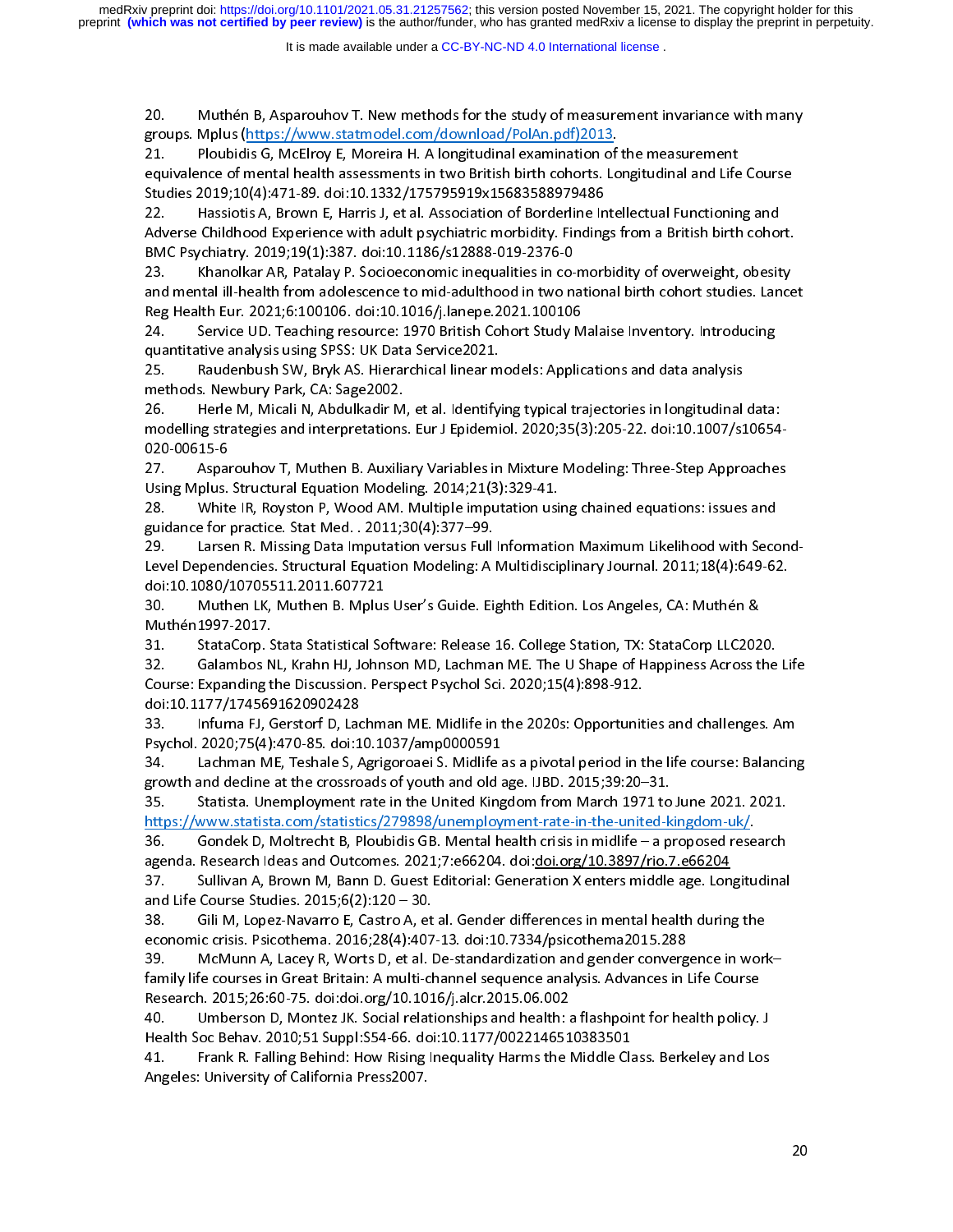medRxiv preprint doi: [https://doi.org/10.1101/2021.05.31.21257562;](https://doi.org/10.1101/2021.05.31.21257562) this version posted November 15, 2021. The copyright holder for this<br>preprint (which was not certified by peer review) is the author/funder, who has grante

It is made available under a CC-BY-NC-ND 4.0 International license.

plausible: evidence from the 1958 British birth cohort. Journal of Clinical Epidemiology. 2021.<br>doi:doi.org/10.1016/j.jclinepi.2021.02.019<br>43. Patalay P, Gage SH. Changes in millennial adolescent mental health and health-r plai:doi.org/10.1016/j.jclinepi.2021.02.019<br>43. Patalay P, Gage SH. Changes in millennial adolescent mental health and health-related<br>behaviours over 10 years: a population cohort comparison study. Int J Epidemiol. 2019;48 43. Patalay P, Gage SH. Changes in mill<br>behaviours over 10 years: a population coh<br>64. doi:10.1093/ije/dyz006 behaviours over 10 years: a population cohort comparison study. Int J Epidemiol. 2019;48(5):16<br>64. doi:10.1093/ije/dyz006<br> $b = 64$ . doi:10.1093/ije/dyz006 $\frac{1}{2}$  $64.109$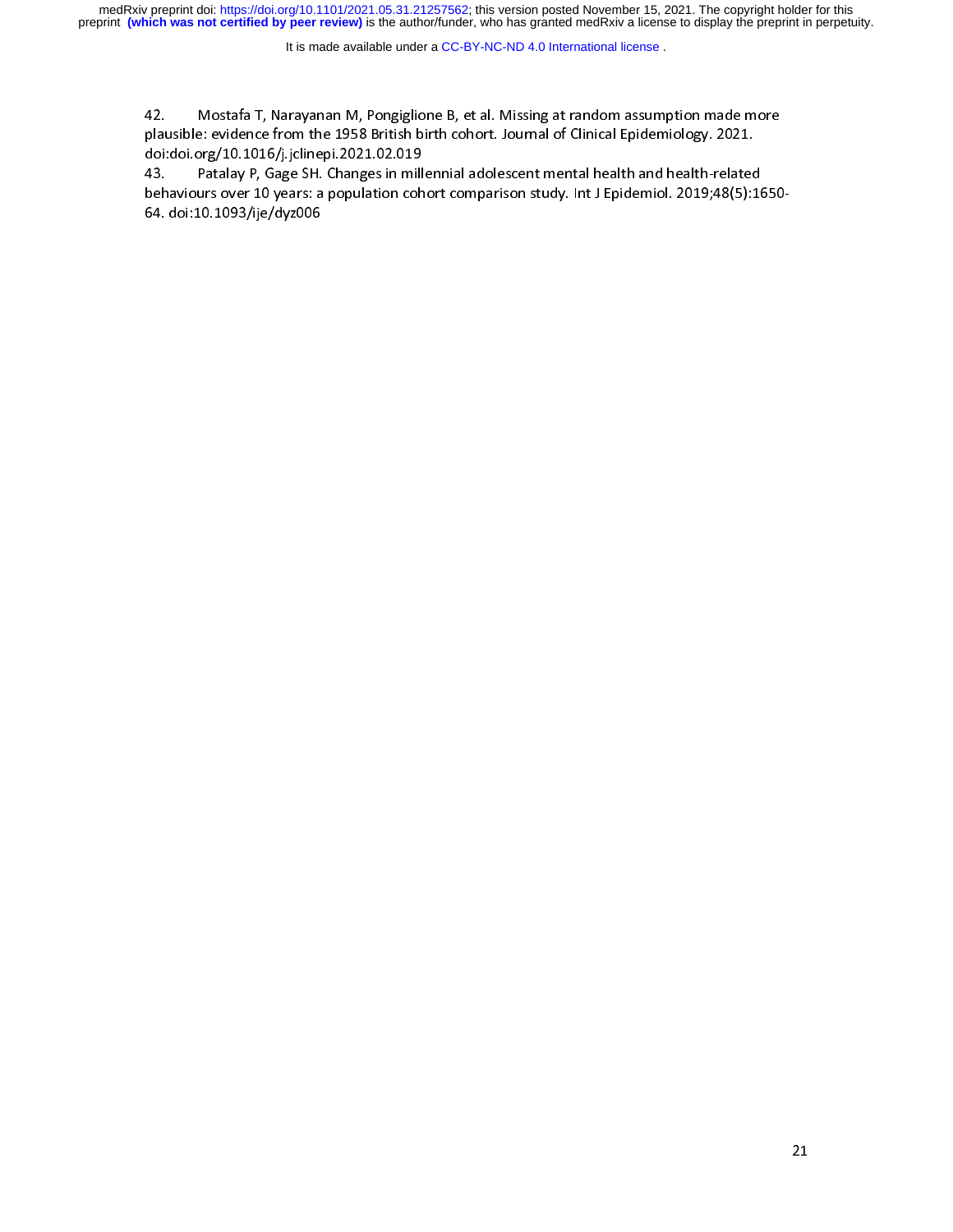

## **Figure 1. Distribution of psychological distress scores across age and cohorts.**

*Note.* The figure represents a cross-sectional distribution of psychological distress at each age across cohorts. In addition, mean, standard deviation (SD), median, and interquartile range (IQR) are provided.

. [CC-BY-NC-ND 4.0 International license](http://creativecommons.org/licenses/by-nc-nd/4.0/) It is made available under a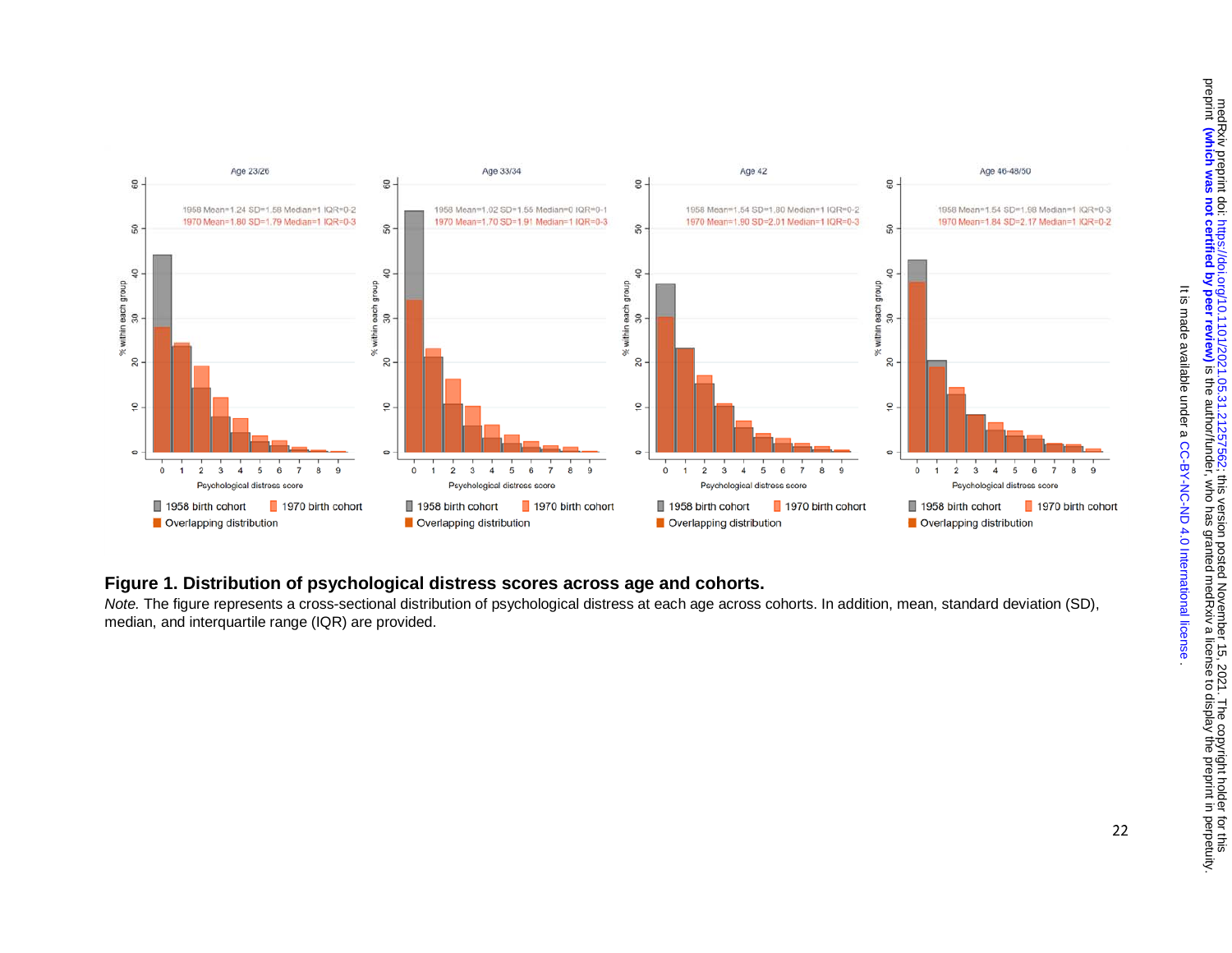

## **Figure 2. Cohort-stratified age distribution of participants with a varying number of symptoms.**

*Note.* The figure represents proportion of individuals with varying number of symptoms across age groups and cohorts. Cohort-stratified graphs with all groups of symptoms are given on the same axis to facilitate interpretation of age effects. This graph is an adapted form of a graph in Gondek et al 2021.

. [CC-BY-NC-ND 4.0 International license](http://creativecommons.org/licenses/by-nc-nd/4.0/) It is made available under a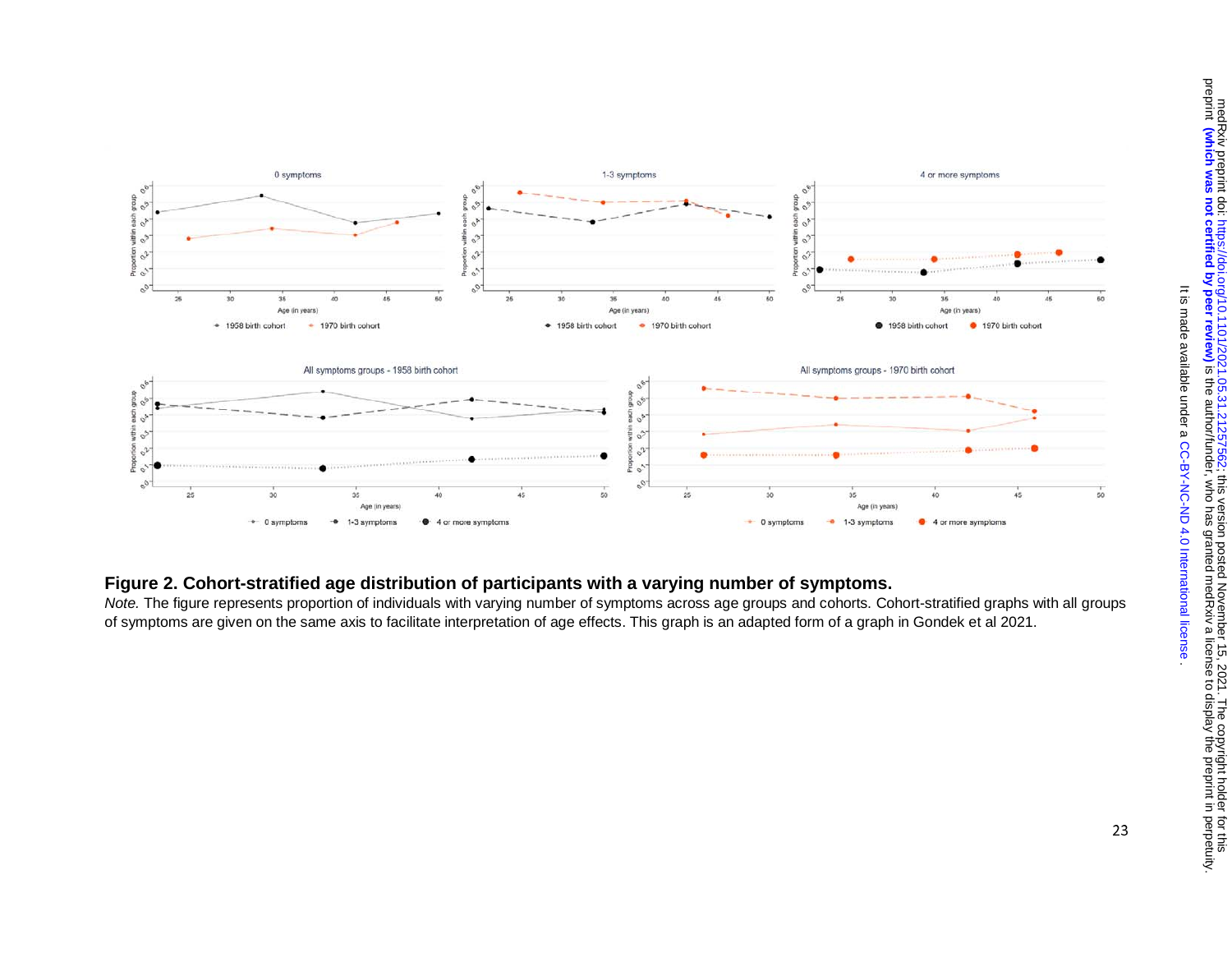

## **Figure 3. Mean psychological distress across the subgroups of age trajectories of psychological distress, identified with the 4-classes LCGA.**

*Note.* The figure represents mean psychological distress across age for each subgroup of age trajectories as identified by the final-solution LCGA model. In addition, the prevalence of each class across cohorts is given.

. [CC-BY-NC-ND 4.0 International license](http://creativecommons.org/licenses/by-nc-nd/4.0/) It is made available under a